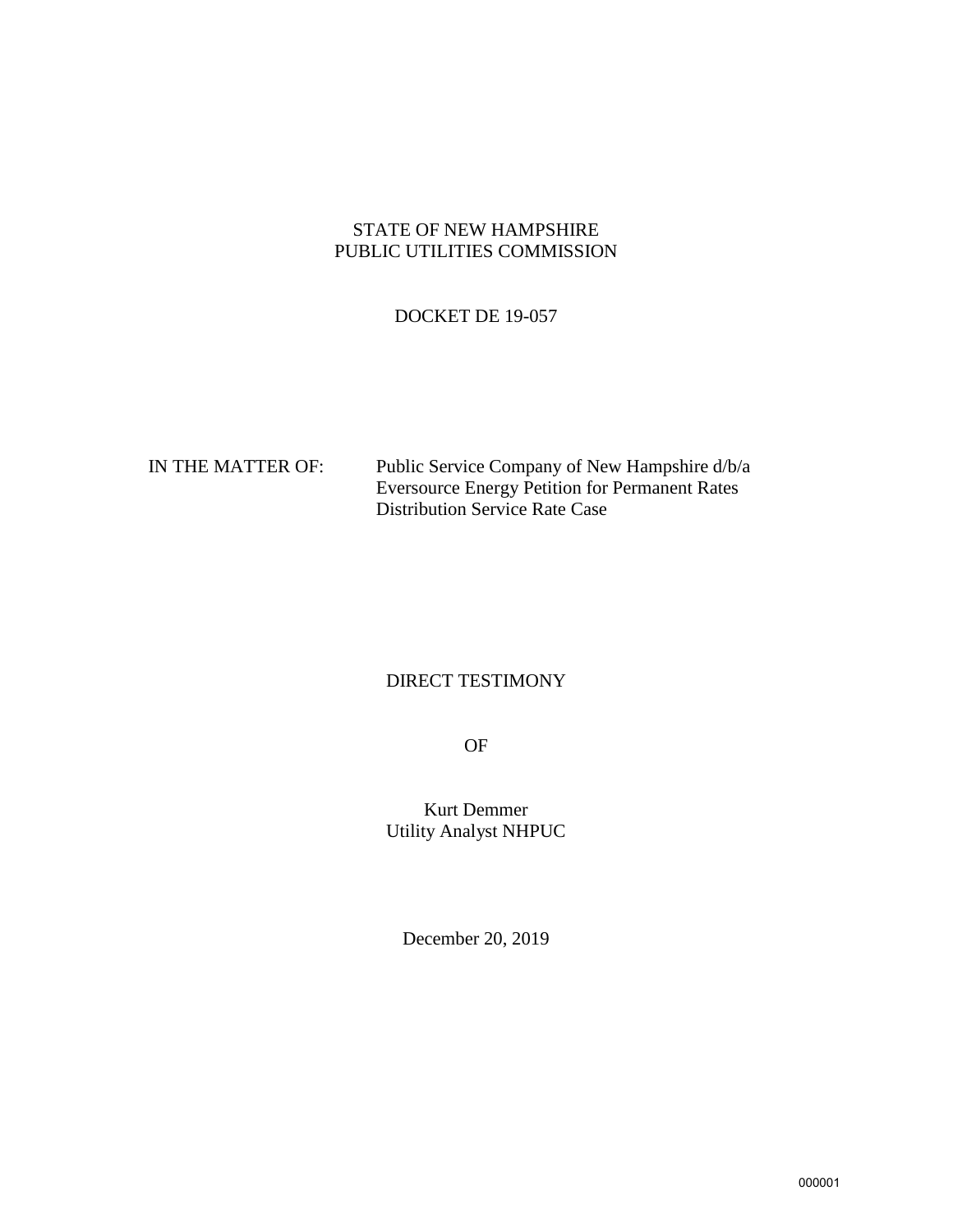# **Table of Contents**

| Introduction                                           | 3  |
|--------------------------------------------------------|----|
| <b>GTEP</b> Analysis                                   | 5  |
| <b>Vegetation Management</b>                           | 19 |
| <b>Reliability Indices</b>                             | 28 |
| Municipal Street Lighting Installation and Maintenance | 29 |
|                                                        |    |
| Attachments:                                           |    |

Attachments (all responses are from Docket No. DE 19-57 unless otherwise noted):

| $(KFD-1)$  | Letter from Eversource to PUC Commission dated 7/31/19     |
|------------|------------------------------------------------------------|
| $(KFD-2)$  | Eversource TD953; Puc Rule 306.01; Puc Rule 306.02         |
| $(KFD-3)$  | Email correspondences, Eversource Policies/Procedures List |
| $(KFD-4)$  | Eversource Response to Staff TS 2-48                       |
| $(KFD-5)$  | Eversource Response to OCA 6-53                            |
| $(KFD-6)$  | Eversource Response to OCA 6-37                            |
| $(KFD-7)$  | Eversource Response to OCA 6-38                            |
| $(KFD-8)$  | Eversource Response to OCA 6-39                            |
| $(KFD-9)$  | Eversource Response to OCA 6-64                            |
| $(KFD-10)$ | Eversource Response to OCA 6-36                            |
| $(KFD-11)$ | Eversource Response to Staff TS 2-31                       |
| $(KFD-12)$ | Eversource Response to Staff TS 2-33                       |
| $(KFD-13)$ | Eversource Response to Staff 12-40                         |
| $(KFD-14)$ | Eversource Response to OCA 1-51                            |
| $(KFD-15)$ | Eversource Response to Staff 15-14                         |
| $(KFD-16)$ | Eversource Response to Staff TS 2-41                       |
| $(KFD-17)$ | Eversource Response to Staff 1-1 (Docket No. IR 19-017)    |
| $(KFD-18)$ | Eversource Response to Staff 10-40                         |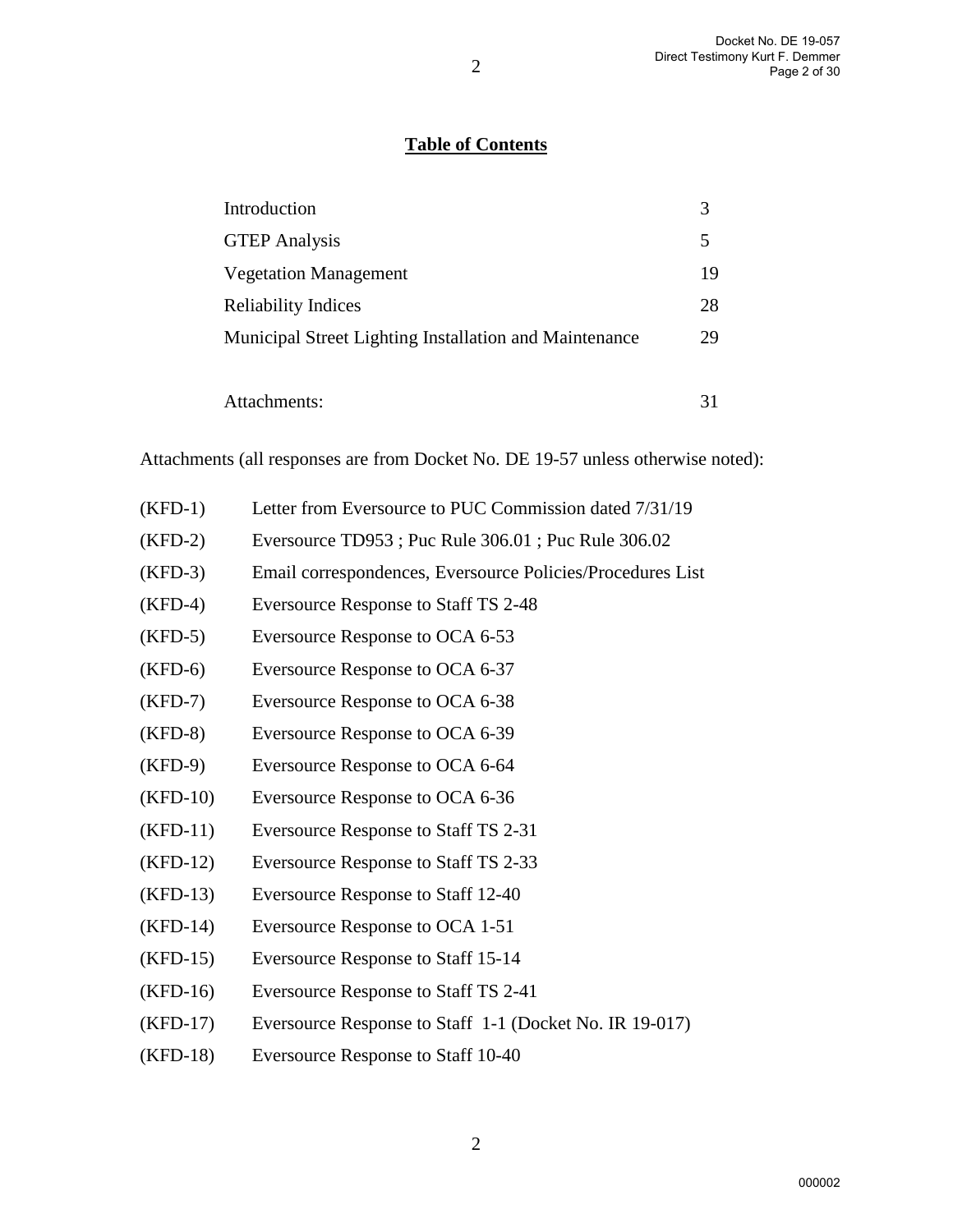| $\mathbf{1}$   | <b>Introduction</b>                                                                         |
|----------------|---------------------------------------------------------------------------------------------|
| $\overline{2}$ | Q. Please state your full name.                                                             |
| 3              | A. Kurt Demmer.                                                                             |
| 4              |                                                                                             |
| 5              | Q. By whom are you employed and what is your business address?                              |
| 6              | A. I am employed as a Utility Analyst in the Electric Division of the New Hampshire Public  |
| 7              | Utilities Commission (Commission or PUC). My business address is 21 South Fruit St.,        |
| 8              | Suite 10, Concord, NH, 03301.                                                               |
| 9              |                                                                                             |
| 10             | Q. Please summarize your education and professional work experience.                        |
| 11             | A. I graduated from Merrimack College in North Andover, Massachusetts with a Bachelor of    |
| 12             | Science degree in Electrical Engineering in 1987. In 2002, I received a Master's degree in  |
| 13             | Electrical Engineering and Power Systems Management from Worcester Polytechnic              |
| 14             | Institute in Worcester, Massachusetts. Since 1996, I have been a registered professional    |
| 15             | engineer in the State of New Hampshire.                                                     |
| 16             | In June 1988, I joined Massachusetts Electric Company as an Operations Field Engineer. In   |
| 17             | 1996, I became a Senior Engineer for Massachusetts Electric Company. In 1999, my area of    |
| 18             | responsibility expanded to include distribution planning engineering. In 2000, I accepted a |
| 19             | position as Area Supervisor for the Salem NH area of National Grid USA and was              |
| 20             | responsible for all distribution engineering, distribution overhead/underground/substation  |
| 21             | construction, substation operations, and warehousing in the Salem/Pelham area. In 2002, I   |
| 22             | was promoted to Superintendent of Electric Operations in the Salem/Beverly/Cape Ann         |
| 23             | Massachusetts area. As Superintendent, I was responsible for distribution engineering       |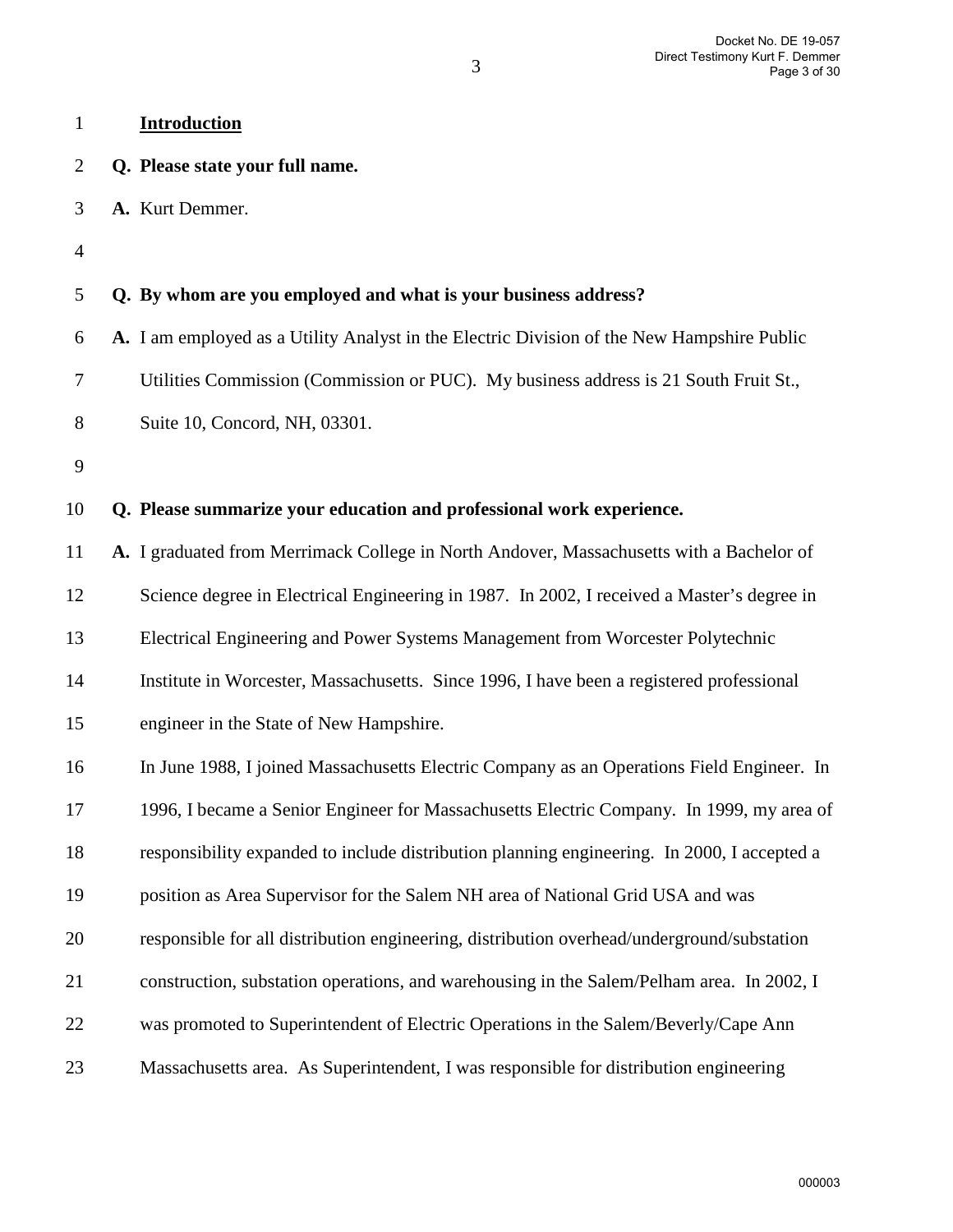| $\mathbf{1}$   | immediate oversight, distribution overhead/underground/substation construction, substation     |
|----------------|------------------------------------------------------------------------------------------------|
| $\mathfrak{2}$ | operations, and warehousing. From 2003 to 2004, I was a project manager for a 14-mile, \$19    |
| 3              | million subtransmission 34.5kV underground distribution project consisting of manhole and      |
| $\overline{4}$ | duct construction housing (1) 34.5kV distribution supply circuit and (1) 34.5kV distribution   |
| 5              | circuit connecting East Beverly substation to a downtown Gloucester distribution substation.   |
| 6              | In 2005, as Superintendent of electric overhead distribution operations, I was assigned to the |
| 7              | Merrimack Valley district area in Massachusetts. In 2008, I was promoted to Manager of         |
| $8\,$          | Electric Operations in New Hampshire for National Grid, responsible for the operations,        |
| 9              | construction, and maintenance functions for the electric distribution organization. In 2010, I |
| 10             | was promoted to Acting Director of Electrical Operations in New Hampshire for National         |
| 11             | Grid. In 2012, I became Director of Electrical Operations in New Hampshire for Liberty         |
| 12             | Utilities (Liberty). My continued areas of responsibility were to oversee the construction,    |
| 13             | maintenance, and operation of the electric distribution system. Since 2017, I have been        |
| 14             | employed as a Utility Analyst in the Electric Division for the Commission.                     |
| 15             |                                                                                                |
| 16             | Q. What is the purpose of your testimony?                                                      |
| 17             | A. My testimony in this proceeding will principally address the Eversource Energy (Eversource) |
| 18             | proposal for a multiyear Grid Transformation and Enablement Program (GTEP), the                |
| 19             | Company's existing Reliability Enhancement Program (REP), including vegetation                 |
| 20             | management, and the Company's operational design criteria and procedures.                      |
| 21             | The first part of my testimony will analyze the GTEP and evaluate the plan based on the        |
| 22             | Company's current design standards as well as cost effective requirements for Eversource to    |
| 23             | provide safe and reliable electric service at reasonable rates. In addition to the GTEP        |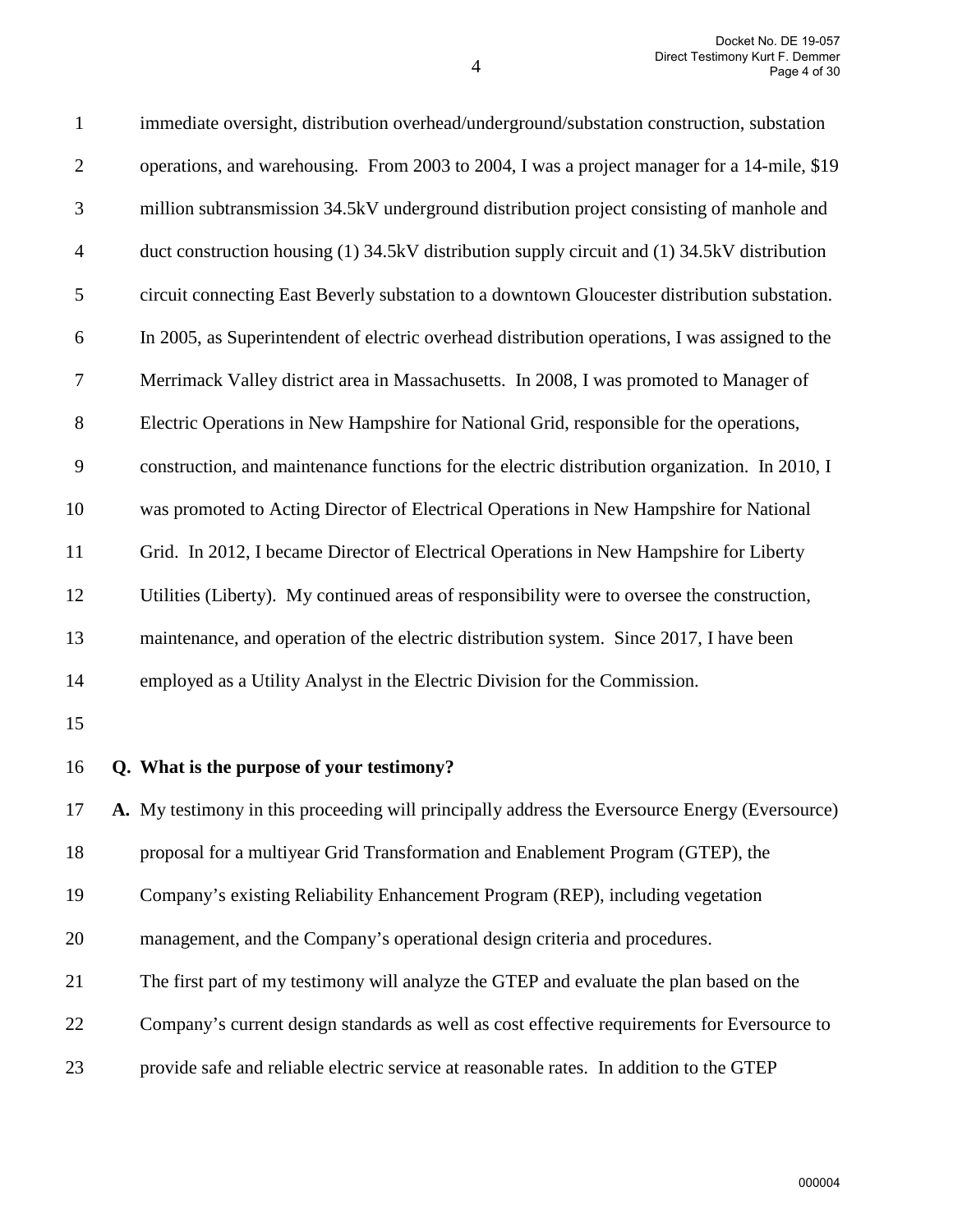| $\mathbf{1}$   | operational and cost evaluation, a needs assessment for the program will also be evaluated. In           |
|----------------|----------------------------------------------------------------------------------------------------------|
| $\overline{2}$ | the design and operational assessment, design criteria or strategies that have been adopted by           |
| 3              | the Company since the 2015 LCIRP filing <sup>1</sup> will be assessed as to the applicability to the New |
| $\overline{4}$ | Hampshire service territory in the GTEP proposal.                                                        |
| 5              | The second part of my testimony will evaluate Eversource's recent reclassification <sup>2</sup> of       |
| 6              | vegetation activities and the Company's proposal of vegetation activities going forward.                 |
| 7              | Discontinuation of capital REP investments, a smaller portion of the 2018 and 2019 REP                   |
| 8              | plans, will be discussed as part of the overall base reliability plan.                                   |
| 9              | The third part of my testimony will focus on the Company's reliability indices and                       |
| 10             | performance from 2007 to present as it relates to the reporting of those indices, both                   |
| 11             | internally within the Eversource service territory and externally to entities such as EEI, IEEE,         |
| 12             | or the NH Commission.                                                                                    |
| 13             | The final part of my testimony address municipal street lighting installation and maintenance.           |
| 14             |                                                                                                          |
| 15             | Q. Have you previously testified before the Commission?                                                  |
| 16             | Yes. I have previously testified before the Commission while I was an employee of Liberty,               |
| 17             | and more recently, I have testified in Docket No. DE 19-111, Annual Stranded Cost                        |
| 18             | Recovery and External Delivery Charge Reconciliation and Rates.                                          |
| 19             |                                                                                                          |
| 20             | <b>GTEP Analysis</b>                                                                                     |
|                |                                                                                                          |

## 21 **Q. Please provide an overview of Eversource's GTEP plan**

<sup>1</sup> Order No. 26,050, Docket No. DE 15-248

<span id="page-4-1"></span><span id="page-4-0"></span><sup>&</sup>lt;sup>2</sup> Order No. 26,206, Docket No. DE 18-177. Eversource reclassified vegetation management activities as expense for 2019 and future filings.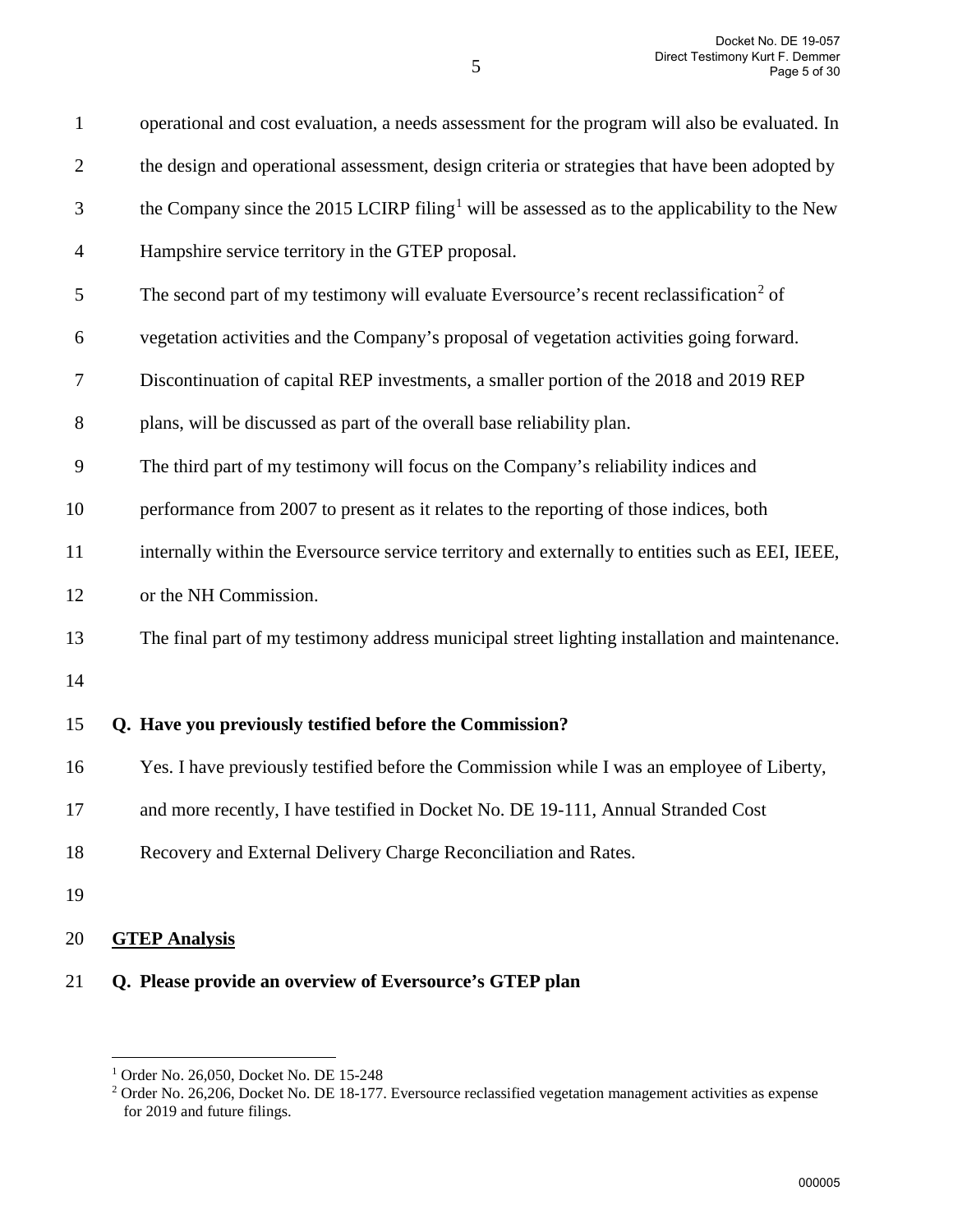| $\mathbf{1}$   | A. The company's GTEP plan initially filed in DE 19-057 was presented in two parts. The first      |
|----------------|----------------------------------------------------------------------------------------------------|
| $\mathbf{2}$   | part includes: a 10 year accelerated replacement plan for 50,000 poles that are 50 years or        |
| $\mathfrak{Z}$ | older; Right of Way (ROW) reconstruction and reconductoring of 10-20 miles of off road             |
| $\overline{4}$ | circuits per year; and the replacement of substation oil filled circuit breakers (OCB) for an      |
| 5              | accelerated completion from nine years to seven years.                                             |
| 6              | The second part of the GTEP initially filed included two projects that Eversource included to      |
| $\tau$         | demonstrate operating and clean energy benefits for customers. The two projects are the            |
| 8              | Westmoreland Clean Innovation (battery storage) Project and the Oyster River Clean                 |
| 9              | Innovation (microgrid) Project. After the initial Technical Session held on June 21, 2019, the     |
| 10             | Company learned that Commission Staff, the Office of Consumer Advocate ("OCA"), and                |
| 11             | other interveners prefer that the Commission's review of the merits of the Projects be             |
| 12             | conducted in a separate process, outside of the rate case, Docket No. DE 19-057. <sup>3</sup> The  |
| 13             | Company withdrew the two demonstration projects in Docket DE 19-057 for future submittal           |
| 14             | and reconsideration.                                                                               |
| 15             |                                                                                                    |
| 16             | Q. Please provide in more detail the Company's GTEP proposal for accelerated pole                  |
| 17             | replacement.                                                                                       |
| 18             | A. Presently there are approximately 276,000 distribution wood poles located in Eversource's       |
| 19             | custodial maintenance service territory. <sup>4</sup> The GTEP targets approximately 50,000-55,000 |

20 distribution wood poles, older than 50 years old, for replacement over a 10-year span. There

<sup>&</sup>lt;sup>3</sup> Attachment KFD-1. Docket No. DE 19-057, Letter from Eversource to PUC Commission dated 7/31/19.<br><sup>4</sup> The majority of wood distribution poles are joint owned between Eversource and either Consolidated

<span id="page-5-1"></span><span id="page-5-0"></span>Communications or TDS Telecommunications Inc. The utility with custodial maintenance performs the interval inspection and replacement of the pole.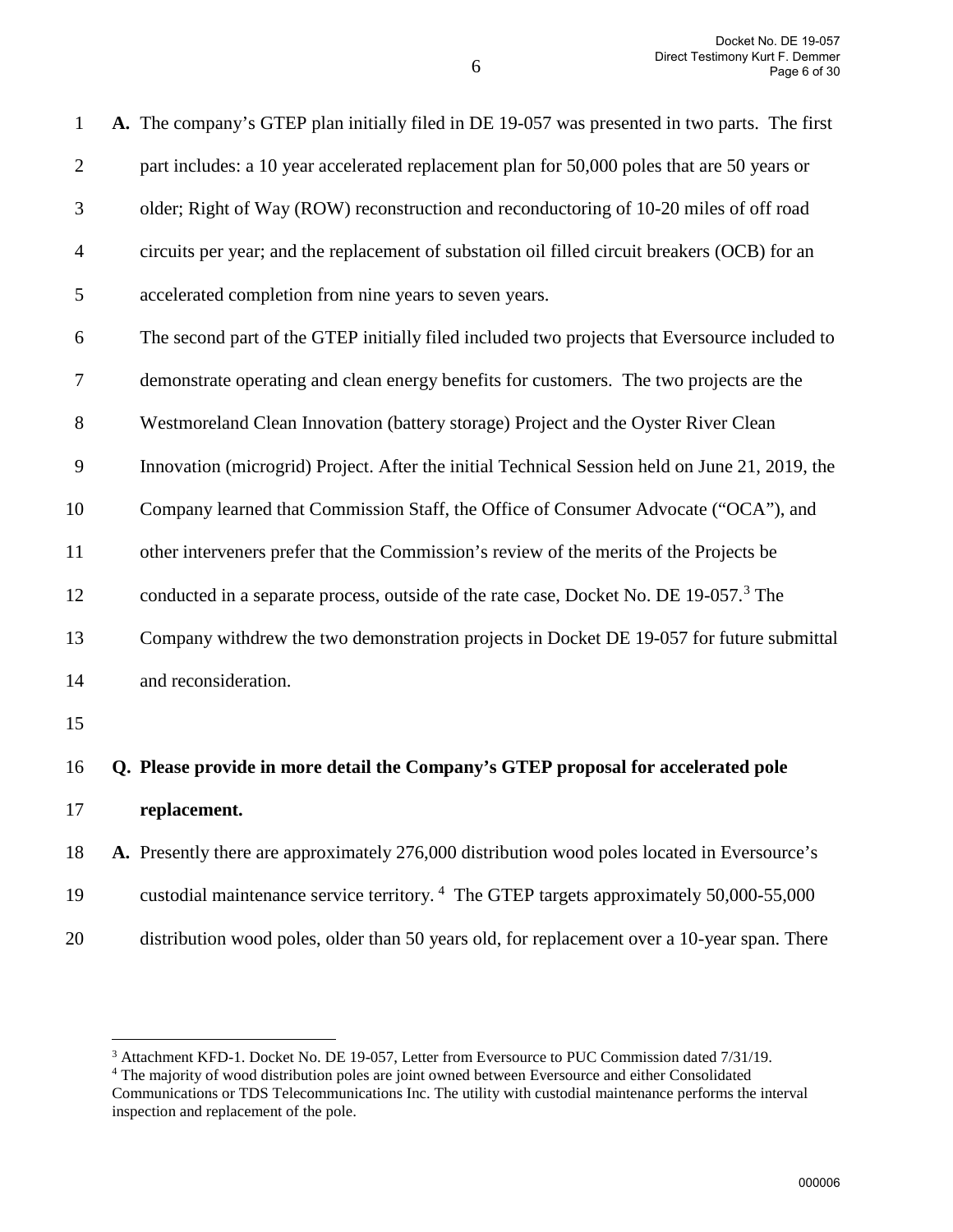| $\mathbf{1}$     | are approximately 50,000-55,000 poles, presently located in Eversource's custodial                |
|------------------|---------------------------------------------------------------------------------------------------|
| $\overline{2}$   | maintenance service territory that meet this age criteria.                                        |
| 3                | Without GTEP, Eversource would replace approximately 1000 poles per year. Annually,               |
| $\overline{4}$   | through an invasive inspection process, approximately 500 of the 1000 poles are replaced          |
| 5                | due to failure in providing adequate structural strength that is required for the weight of the   |
| 6                | pole attachments and the wire tension needed to provide specified clearances for public and       |
| $\boldsymbol{7}$ | lineworker safety. Under GTEP, Eversource would install an additional 4,000 poles per year        |
| $8\,$            | at an incremental cost of \$25,000,000 (\$20,000,000 capital, \$5,000,000 O&M expense) for        |
| $\mathbf{9}$     | 10 years. In order to eliminate the 50,000-55,000 poles older than 50 years, Eversource           |
| 10               | proposes to spend approximately \$200,000,000 in capital and \$50,000,000 in O&M expense.         |
| 11               | This would be in addition to the \$50,000,000 in capital to perform typical reject pole           |
| 12               | replacements, 1000 per year, over the next 10 years.                                              |
| 13               | Q. How does Eversource or other custodial utilities determine that a wood pole needs              |
| 14               | replacement?                                                                                      |
| 15               | A. This is accomplished through an invasive pole inspection activity that is performed on the     |
| 16               | 10% of the pole population (approx. 27,000 poles) per year (a 10-year cycle). The                 |
| 17               | requirement for this inspection is based on internal Company procedures, Commission Puc           |
| 18               | 300 rules, and Intercompany Operating Procedures (IOPs) between the two joint pole                |
| 19               | owners. <sup>5</sup>                                                                              |
| 20               | Q. Are there other methods that may be used to determine that a pole should be replaced?          |
| 21               | A. Yes. In addition to the invasive pole inspection procedure, there are other methods, such as a |
| 22               | field inspection outside the inspection cycle, that may determine the pole is subpar in column    |

 $\overline{a}$ 

7

<span id="page-6-0"></span><sup>&</sup>lt;sup>5</sup> Attachment KFD-2., Eversource Energy TD953 Procedure Rev.7 updated 11/8/2017 " Inspection, Treatment, Restoration, and Replacement Guidelines for Distribution System Wood Poles" ; Puc Rule 306.01; Puc Rule 306.02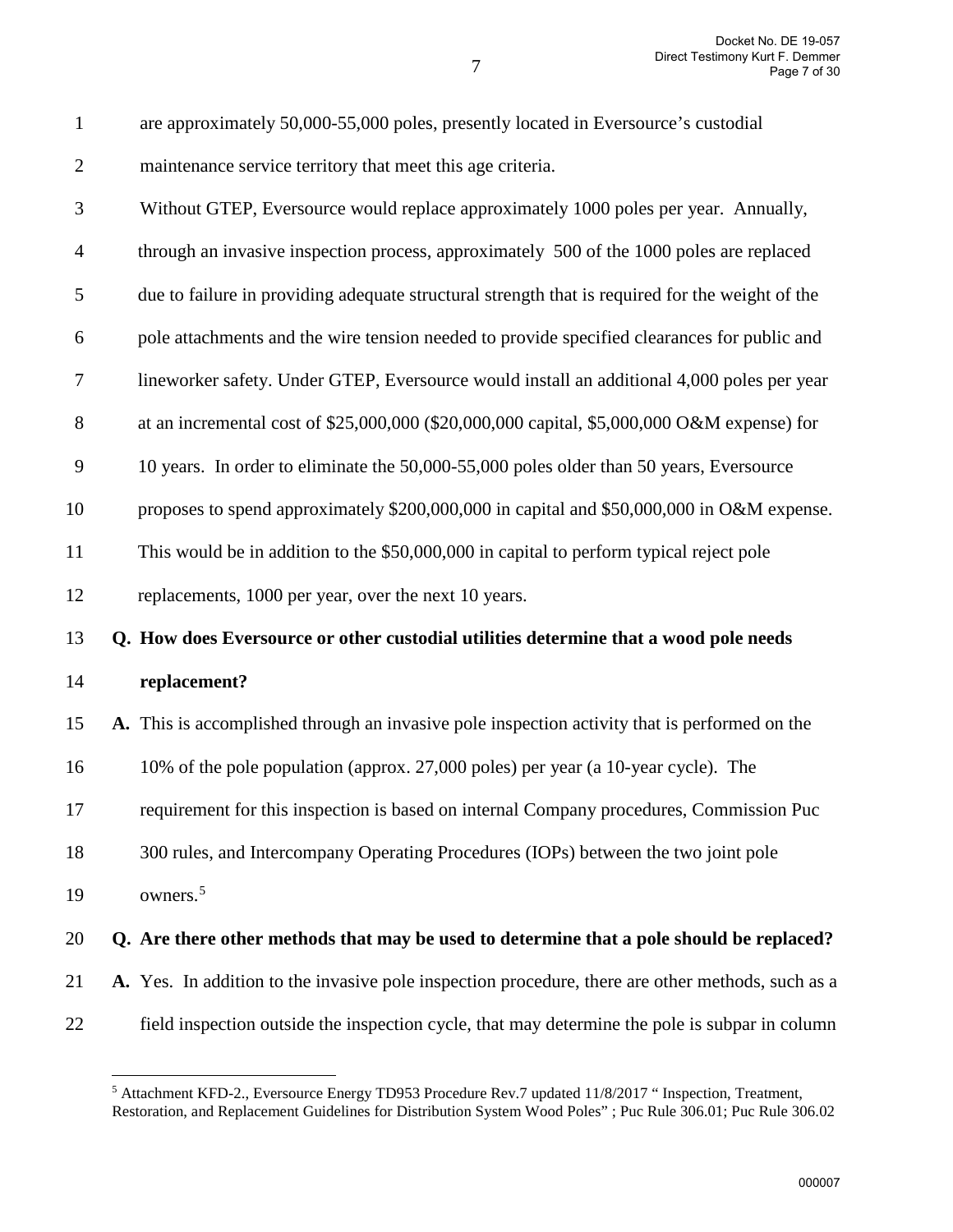1 strength and requires replacement. These type of assessments are utilized and would add

2 approximately another 500 poles to the 500 poles replaced after invasive inspection. On an 3 annual basis, using these two methods, Eversource typically replaces approximately 1000 4 poles. 5 **Q. Is Staff aware of the Company procedures and policies when assessing these**  6 **investments?** 7 **A.** Initially no. Staff requested, via email on 11/5/18, all operational and design documents for 8 the Company's distribution operational requirements which range from field operations to 9 design criteria. Eversource provided Staff an extensive list of policies, procedures, and 10 documents. All of the documents were received on July 18, 2019. After a DE 19-057 11 technical session held on September 5 and 6, 2019, Staff requested Eversource's Distribution

12 System Engineering Manual (DSEM) because Staff was unaware that there were additional

engineering documents that were utilized in Staff Response 10-25 dated August 27, 2019.<sup>[6](#page-7-0)</sup>

14 The DSEM was sent to Staff on September 11, 2019. Attachment KFD-3 includes the two

15 emails and a list of Eversource policies and procedures that were provided to Staff.

16 **Q. The poles that are targeted in GTEP are older than 50 years, which is greater than their** 

17 **depreciated life. Should those poles be replaced on their age?**

 $\overline{a}$ 

18 **A.** No. An asset's field lifespan is not dictated by the asset's book value. As part of least cost

19 planning and cost effective pole asset replacement, periodic asset evaluation and maintenance

- 20 is required to proactively address possible unplanned failure of the asset. In addition,
- 21 replacement of the asset should reflect either the present need of the asset or a known short-
- <span id="page-7-0"></span>22 term future need. In this case, 10% of the company's custodial pole population is inspected,

<sup>6</sup> Attachment KFD-3, Docket No. DE 19-057, Email correspondences dated 11/5/18 and 9/11/19, List of Eversource Policies and Procedures provided by Eversource dated 2/13/19.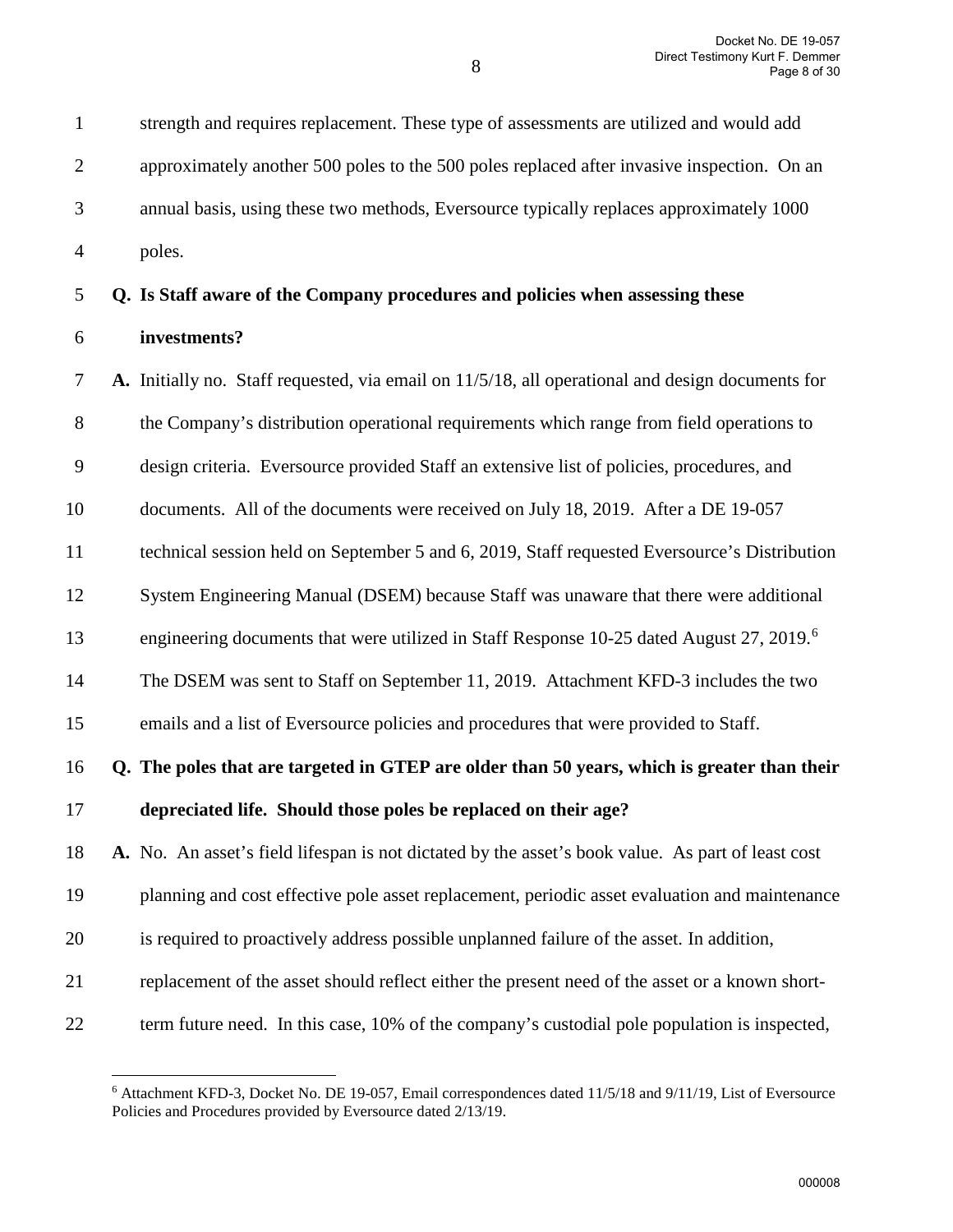1 every 10 years, utilizing an invasive inspection on the pole per the Company's inspection  $2$  rocedure<sup>[7](#page-8-0)</sup>. Moreover, as line crews, supervisors, and engineers interact with these assets 3 during storm restoration, day to day service calls, or periodic line inspections, visual 4 inspections are also being performed. Premature replacement prior to the asset being 5 evaluated as not meeting the threshold as specified in the inspection procedure does not 6 provide any additional benefit. 7 **Q. What are some of the concerns that Staff have with the GTEP pole replacement**  8 **proposal?**  9 **A.** Staff is concerned with a number of issues in the accelerated replacement of 50,000-55,000 10 poles in the Eversource custodial service territory. 11 The proposal is to replace all poles more than 50 years old, regardless of existing structural

12 condition. As stated earlier in my testimony, age of an asset or the book lifespan is not 13 necessarily a deciding factor in asset replacement. The company stated that "the Company 14 will prioritize poles for replacement based primarily on age, condition, location, and number 15 of customers served by the circuits on the poles."<sup>[8](#page-8-1)</sup>. Although the Company may prioritize 16 the replacement of identified reject poles on location or number of customers served (i.e. 17 reliability impact), the prioritization of replacement based on age conflicts with Eversource's 18 inspection program. An inspection program, by its definition, is an attempt to identify 19 structural defects based on an industry best practice, for example, by boring and sounding 20 poles. This activity is conducted on a 10-year cycle, which is more frequent inspection cycle

<span id="page-8-1"></span><span id="page-8-0"></span><sup>&</sup>lt;sup>7</sup> Attachment KFD-1<br><sup>8</sup> Docket No. DE 19-057. Testimony of Joseph A. Purrington and Lee Lajoie, dated 5/28/19, Bates page 441, lines 3-5.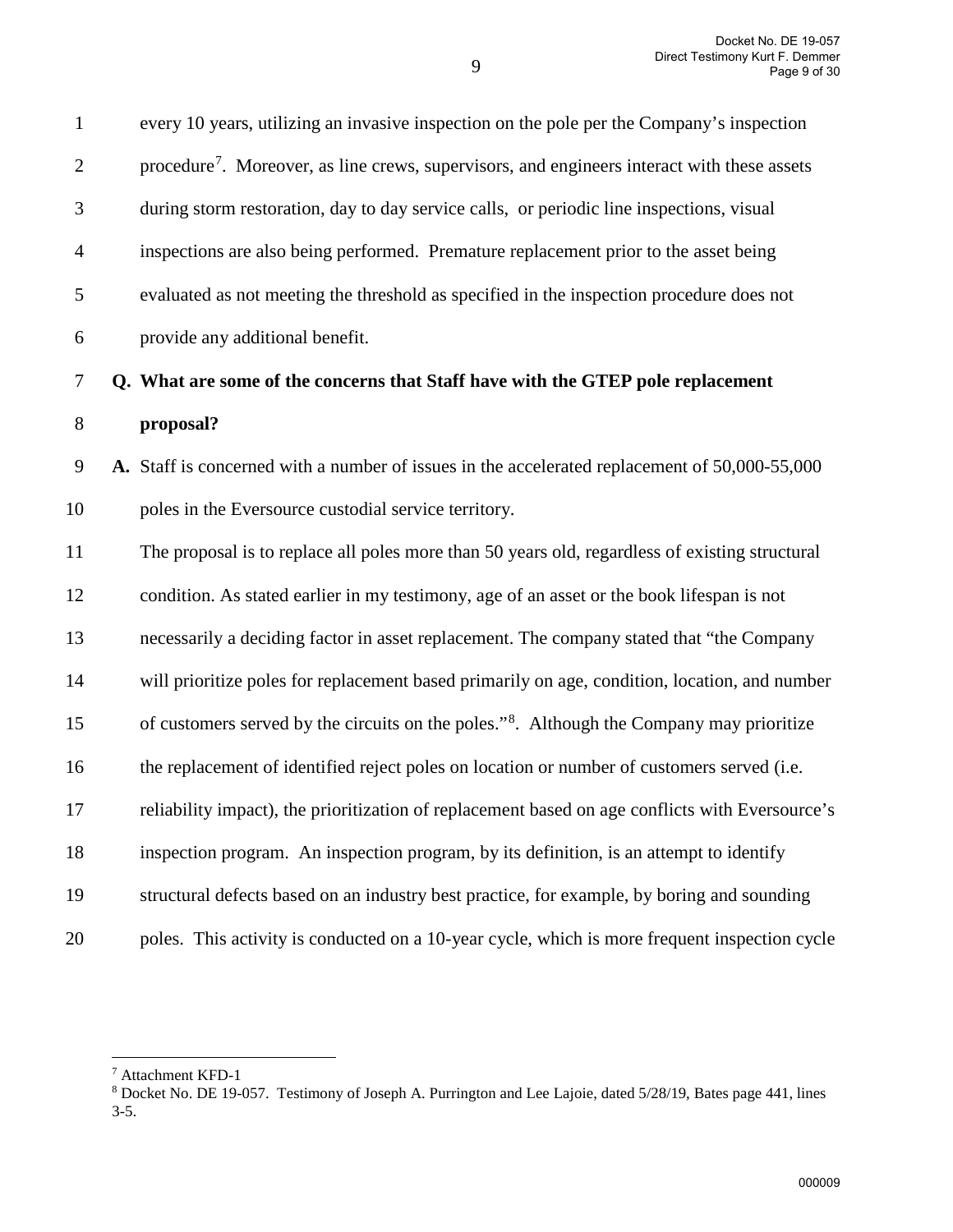1 than what is stated for Connecticut and Western Massachusetts in the Company's TD 953 2 Procedure Rev.7 updated 11/8/17.

3 The Company also stated that, "[a]lthough there are reliability benefits from accelerating 4 pole replacement, the biggest impact will be the greater integrity and resiliency of the system 5 through a range of weather events. For example, in recent years it has not been unusual for 6 hundreds of poles to be damaged in a single weather event. The new poles that PSNH is 7 installing are physically larger and stronger and have the potential to withstand more extreme 8 weather conditions as compared to smaller 50-year old poles."<sup>[9](#page-9-0)</sup>

9 In a recent Technical Session, Staff inquired how many poles were replaced during the 10 October 2019 Wind Storm. This was the most recent storm, and Staff expected that the 11 Company would have a heightened sensitivity to a large event such as this windstorm. In

12 addition, the windstorm would be similar to an event that the Company is referring to in its 13 testimony for GTEP investments for storm resiliency. The company's response<sup>[10](#page-9-1)</sup> stated that

14 59 poles were broken in the event. Wind, trees, or tree limbs were the causal factors in the

15 broken poles. In addition, in response to a data request, the Company stated that it does not

16 track the type or class of poles that are replaced. If the Company is not tracking the size and

17 class of the pole that it is replacing during a major event, the Company cannot correlate the

18 size of the pole and its age with the damage to the pole during the storm event. Numerous

- 19 other factors may affect the analysis; if it were a tree, how large was the tree, was the pole in
- 

20 Eversource custodial area, was the pole already identified as a pole inspection reject, etc.

<span id="page-9-0"></span> $\overline{a}$ <sup>9</sup> Docket No. DE 19-057. Testimony of Joseph A. Purrington and Lee Lajoie, dated 5/28/19, Bates page 441, lines 10-15.

<span id="page-9-1"></span><sup>&</sup>lt;sup>10</sup> KFD-4, Docket No. DE 19-57, Eversource Response Staff TS 2-48.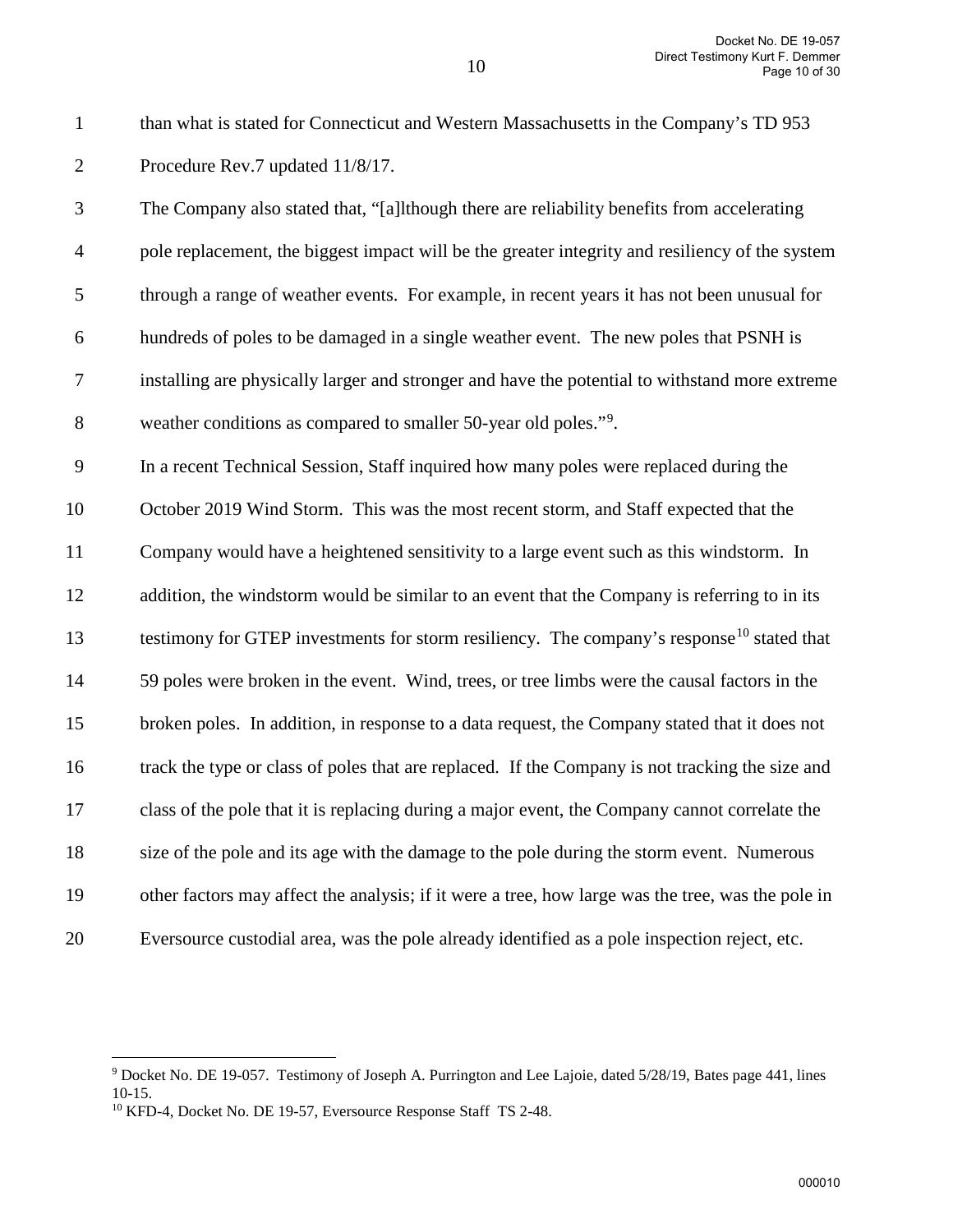| $\mathbf{1}$   | Staff also asked the Company to provide a cost effective analysis, business case, or other    |
|----------------|-----------------------------------------------------------------------------------------------|
| $\overline{2}$ | means of justifying the increased cost for all of the GTEP investments, including the         |
| 3              | accelerated pole replacement. Attachment KFD-4 indicates that the Company did not             |
| $\overline{4}$ | perform a cost effective analysis for any of the GTEP investments, including the accelerated  |
| 5              | pole replacement proposal. Instead, the Company recited that the GTEP investments are asset   |
| 6              | condition based and will be prioritized on level of condition and reliability impact. Staff   |
| 7              | agrees that asset condition such as a typical one for one wood pole replacement does not      |
| $8\,$          | require a cost benefit analysis to replace; however, the basis for that decision is evidenced |
| 9              | based from an inspection result indicating a structural or safety concern.                    |
| 10             | Q. Are there other items to consider for the accelerated pole replacement proposal in         |
| 11             | GTEP?                                                                                         |
| 12             | Yes. The additional 4000 poles per year would increase the reject pole replacement to 5,000   |
| 13             | poles per year. Unintended consequences for this accelerated replacements include: (1)        |
| 14             | significantly greater amount of double poles in Eversource's custodial maintenance area; (2)  |
| 15             | significantly higher costs to either TDS or Consolidated Communications as the                |
| 16             | telecommunications utility (ILEC) would be responsible for a fixed cost per pole replacement  |
| 17             | and any cost required to transfer telecommunications assets to the new pole pursuant to the   |
| 18             | established Intercompany Operating Procedures (IOP);(3) possible significant pushback from    |
| 19             | the ILEC joint owner because poles are being replaced based on age rather than a prescribed   |
| 20             | process such as what is established in IOP #7; and (4) third party providers (e.g. Comcast)   |
| 21             | incurring additional pole transfer costs due to accelerated and premature pole replacements.  |
| 22             | Although these costs and considerations are separate from electric rate impacts, they         |
| 23             | demonstrate that additional costs to customers through significantly higher pole capital      |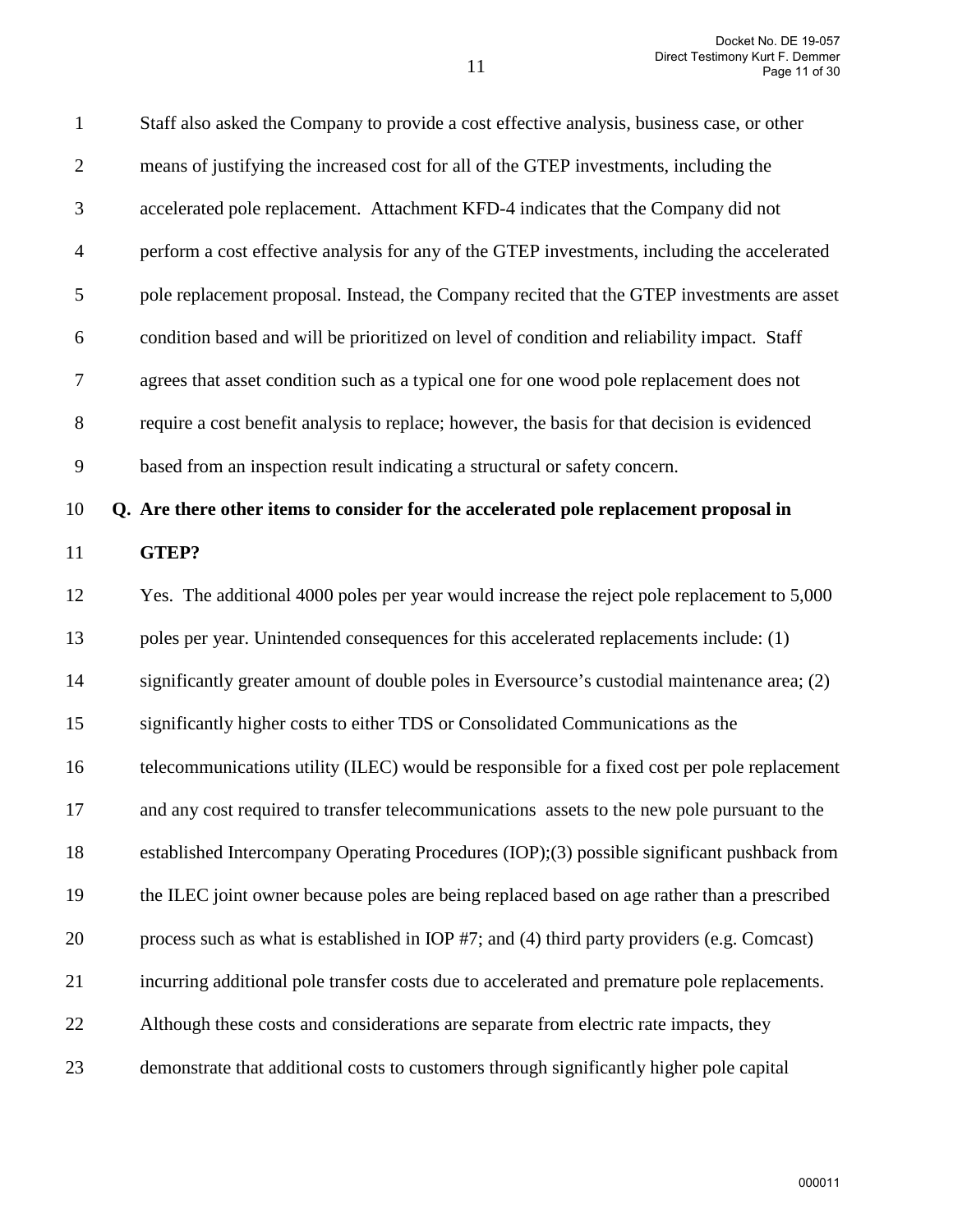| $\mathbf{1}$   | replacement is not an isolated impact. Consolidated Communications or TDS, as well as third       |
|----------------|---------------------------------------------------------------------------------------------------|
| $\overline{2}$ | party providers may increase their service rates to offset the increased cost of this accelerated |
| 3              | pole replacement over 10 years.                                                                   |
| $\overline{4}$ | Q. What is staff's recommendation for the accelerated pole replacement proposal in                |
| 5              | GTEP?                                                                                             |
| 6              | A. The Company has not performed or presented any cost benefit analysis or business case that     |
| 7              | would provide Staff the reliability or resiliency quantifiable benefit information Staff needs    |
| 8              | to support the additional costs in this proposal.                                                 |
| 9              | Q. Please provide in more detail the Company's GTEP proposal for ROW and roadside                 |
| 10             | reconstruction                                                                                    |
| 11             | A. The Company is proposing an accelerated investment in reconstructing or relocating existing    |
| 12             | lines that are currently in the Company's ROW. The Company is proposing to increase the           |
| 13             | annual capital spend by approximately \$15,000,000, and the annual O&M expense by                 |
| 14             | approximately \$750,000. Without the additional investment proposed in the GTEP, the              |
| 15             | Company is already investing \$10,700,000 on an annual basis for ROW reconstruction and           |
| 16             | reconductoring in 2020-2024. As a result, total spending for that activity is estimated by the    |
| 17             | Company to be \$26.6M per year.                                                                   |
| 18             | The objective of the reconstruction and reconductoring is to relocate lines that are presently    |
| 19             | in the ROW with limited access to the street for better access. Many of these lines are           |
| 20             | distribution three phase circuits.                                                                |
| 21             |                                                                                                   |
| 22             | Q. What are some of the concerns that Staff have with the GTEP ROW reconstruction and             |
|                |                                                                                                   |

23 **replacement proposal?** 

12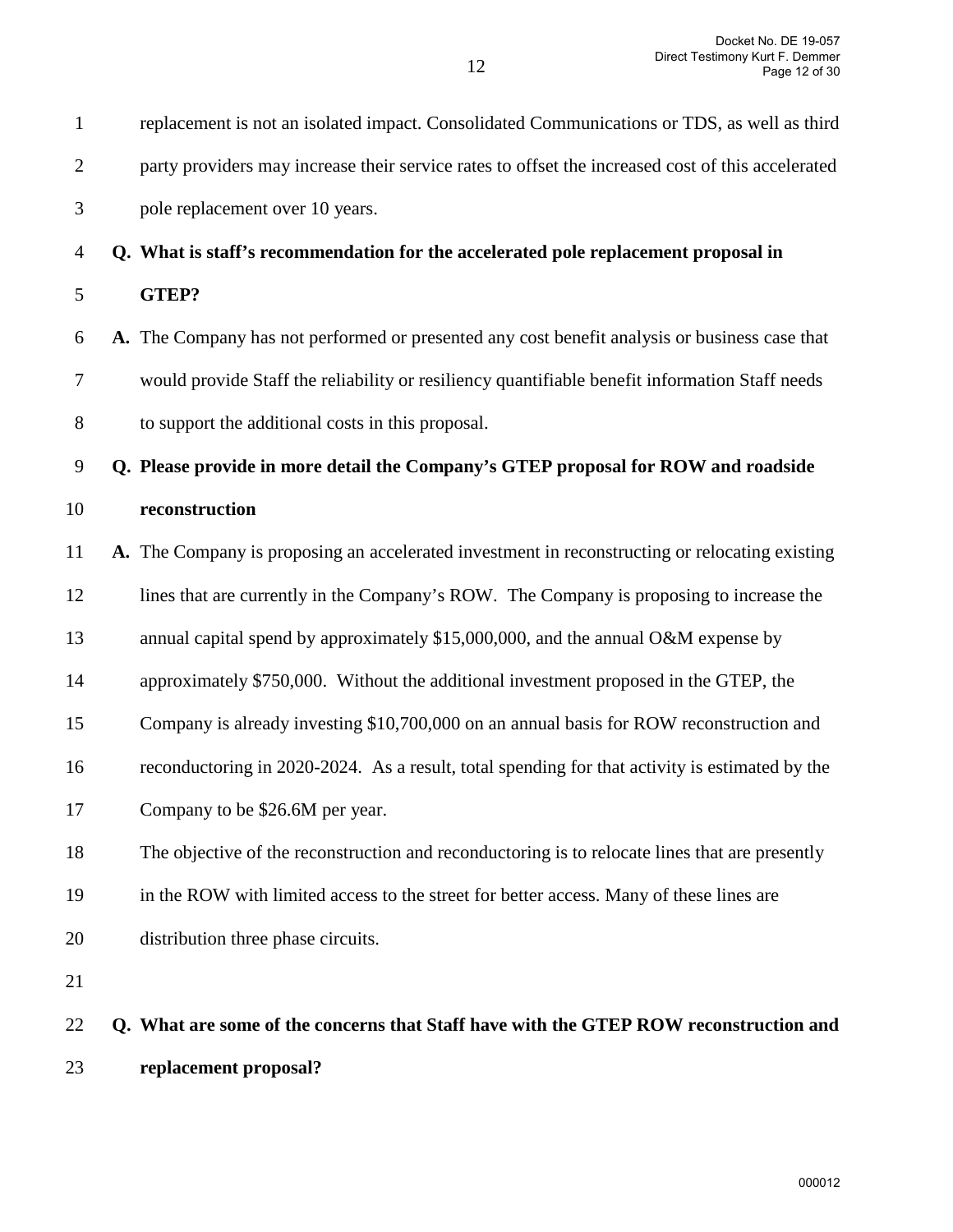1 **A.** Two items in the proposal need to be addressed. The first is the present capital investment 2 the Company is proposing to install outside the GTEP initiative. Similar to other reliability 3 initiative projects, the Company bears the burden of proving that the reconstruction and 4 reconductoring of these ROW circuits is necessary and will provide the reliability benefits 5 required to justify the significant capital investment. The second is the acceleration portion 6 of this GTEP initiative. Presently Eversource has one of the lowest SAIDI and SAIFI metrics 7 that the Company has experienced since 2007. The Company has not experienced any 8 significant reliability issues with the existing ROW circuits. The relocation on the street 9 ROW for some of these circuits may not be necessary due to the significant ROW widening 10 and maintaining that the Company has performed over the past 5 years. Moreover, relocation 11 of existing assets to the street could create additional pole assets or space constraints in the 12 public ROW if there are already significant distribution assets already present in the public 13 ROW. 14 Staff asked about the Company's statement regarding the reconductoring of undersized wire 15 in testimony. "The Company estimates that approximately 80 percent of the 600 miles of 16 off-road lines are constructed with undersized bare wire that will need to be upgraded for 17 resiliency and to prepare the grid for integration of advanced energy solutions." In Attachment KFD- $5<sup>11</sup>$  $5<sup>11</sup>$  $5<sup>11</sup>$ , OCA inquired about the level of resiliency and how the upgraded wire 19 will enable the integration of advanced energy solutions. The Company responded that 20 "[t]here is no in-depth analysis that is needed to demonstrate that the upgraded wire will 21 improve resiliency; and no available, accepted or feasible method for quantifying what that

<span id="page-12-0"></span>22 improvement would be."

<sup>&</sup>lt;sup>11</sup> Attachment KFD-5, Docket No. DE 19-057, Eversource to OCA Response 6-53.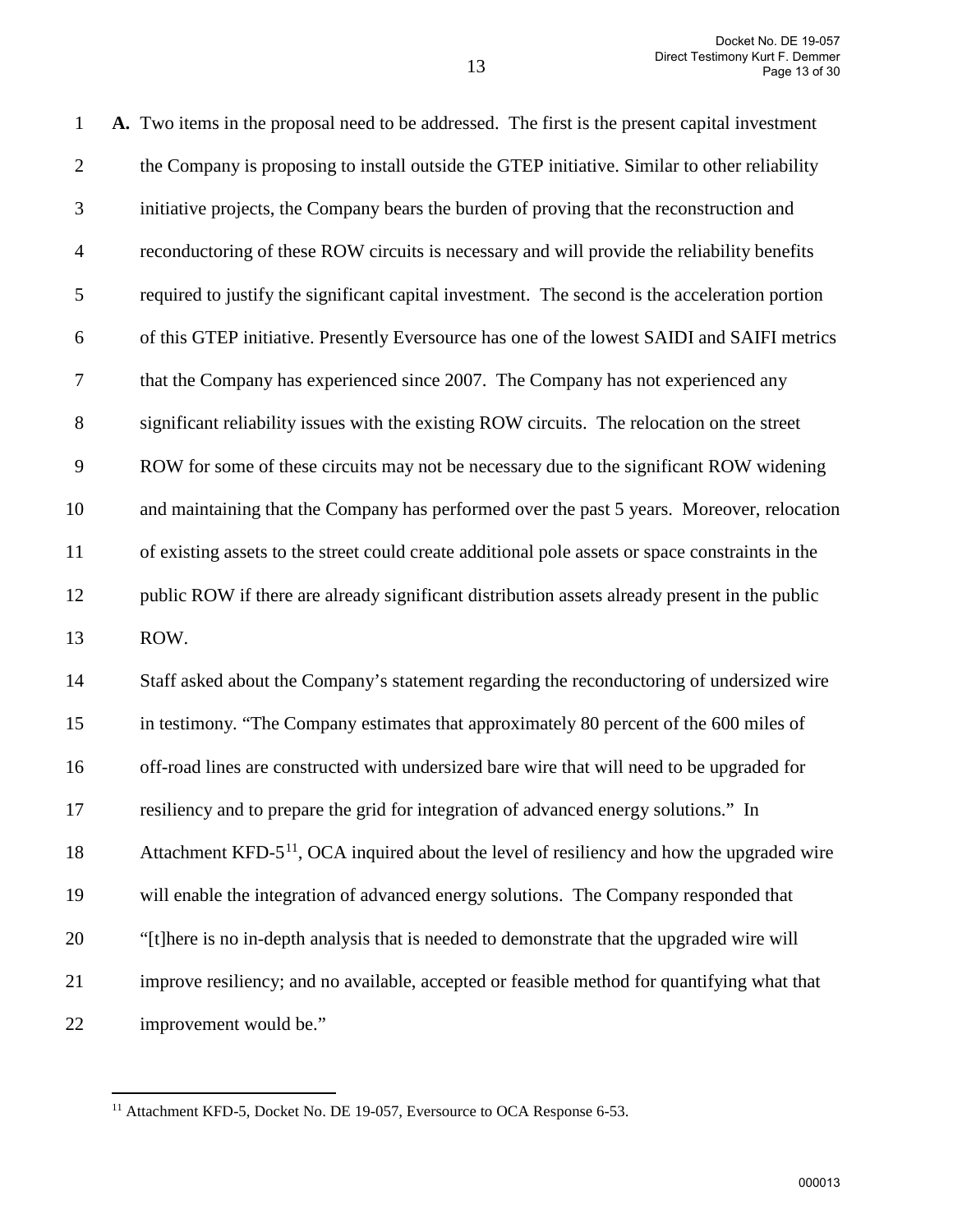| $\mathbf{2}$ | which improvement is measured If resiliency cannot be measured, how does the Company                     |
|--------------|----------------------------------------------------------------------------------------------------------|
| 3            | know that the investment will be prudent and the benefits outweigh the investment costs?                 |
| 4            | Q. What is staff's recommendation for the ROW reconstruction and reconductoring                          |
| 5            | proposal in GTEP?                                                                                        |
| 6            | A. The ROW reconstruction and reconductoring proposal in GTEP and outside of GTEP                        |
| 7            | requires a cost benefit analysis and measureable reliability benefits. Replacing existing wire           |
| 8            | that is sufficient for loading concerns for resiliency and reliability reasons need to be                |
| 9            | quantified. Since resiliency and reliability improvements for wire considered undersized by              |
| 10           | the company has not been quantified, Staff cannot support this initiative whether it is part of          |
| 11           | the GTEP initiative or part of the proposed capital plan for 2020-2024.                                  |
| 12           | Q. How does the Company justify its proposal under the GTEP to accelerate substation                     |
| 13           | renewal through replacement of its Oil Circuit Breakers (OCBs)?                                          |
| 14           | A. The Company has justified accelerated replacement of their OCBs primarily by asserting that           |
| 15           | they: $(1)$ have failed resulting in widespread outages; $(2)$ are costly to maintain; $(3)$ may         |
| 16           | result in costly environmental damages upon failure; and (4) are in excess of 40 years old.              |
| 17           | Each of these assertions is examined below.                                                              |
| 18           | The Company has suggested oil circuit breakers require accelerated replacement because                   |
| 19           | they are "[T] he cause of some widespread outages in the past, when the breakers failed to               |
| 20           | operate as quickly as intended." <sup>12</sup> However, when asked to identify any widespread outages    |
| 21           | caused by oil circuit breakers in the past five years, the Company acknowledges that over the            |
| 22           | past 14 years, there have been no widespread outages associated with oil circuit breakers. <sup>13</sup> |

 $\overline{a}$ 

1 In order to assert that a measure will create improvement, there first needs to a base value by

<span id="page-13-0"></span> $12$  Docket No. 19-057 Testimony of Joseph A. Purrington and Lee Lajoie, Bates 400, Lines 10-12.

<span id="page-13-1"></span><sup>&</sup>lt;sup>13</sup> Attachment KFD-6, Docket No, DE 19-057 Eversource Response to OCA 6-37.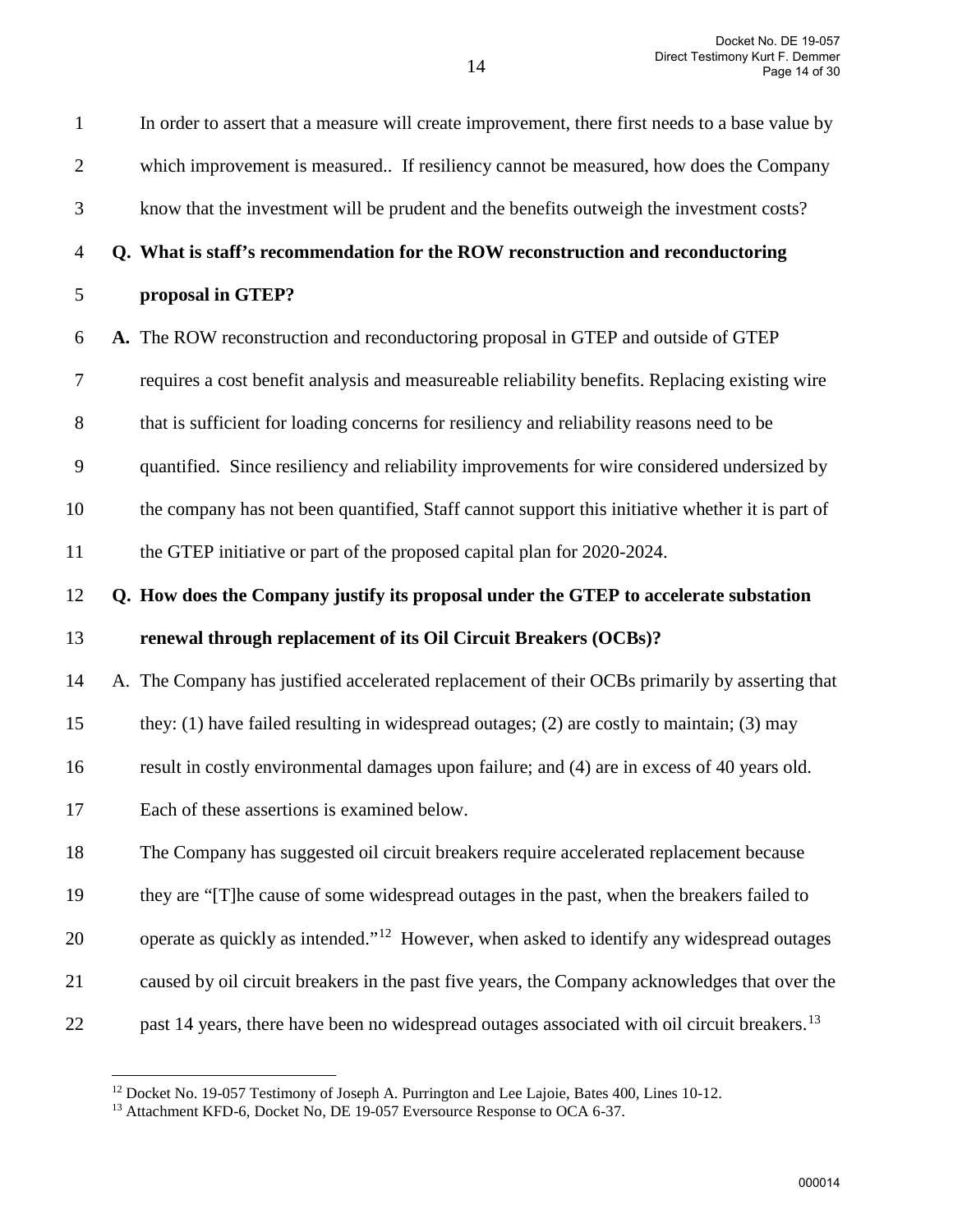1 The Company was able to describe two oil circuit breaker failures that occurred at a single

| $\mathbf{2}$   | substation in Laconia during 2005 where 25,000 customers lost power; however the root                      |
|----------------|------------------------------------------------------------------------------------------------------------|
| 3              | cause of the outage was not provided. A single outage caused by an oil circuity breaker in in              |
| $\overline{4}$ | 15 years does not necessitate the magnitude of accelerated investment described in the GTEP                |
| 5              | program.                                                                                                   |
| 6              | The Company has suggested oil circuit breakers require accelerated replacement because                     |
| 7              | "Some of these older breakers also have bushings containing oil with high levels of                        |
| $8\,$          | polychlorinated biphenyls (PCBs)," and that "[f[ailure of some of these bushings have                      |
| 9              | resulted in extensive and costly cleanup efforts." <sup>14</sup> However, when asked to identify any       |
| 10             | cleanup efforts and the relevant costs associated with OCB bushing failures, the Company                   |
| 11             | was unable to provide an example specific to OCBs, and instead cited an event relating to a                |
| 12             | Potential Transformer. <sup>15</sup>                                                                       |
| 13             | The Company has suggested that one of the benefits of replacing OCBs is that the                           |
| 14             | maintenance costs of vacuum circuit breakers is lower than the maintenance costs associated                |
| 15             | with OCBs. <sup>16</sup> However, when asked to compare the maintenance costs of the two pieces of         |
| 16             | equipment, the Company acknowledged that"[a]pproximate costs over the 12-year cycle are                    |
| 17             | over \$11,000 for oil circuit breakers and around \$3,200 for vacuum breakers." <sup>17</sup> In light of  |
| 18             | the fact that cost of replacing an OCB is approximately $$500,000$ , <sup>18</sup> the maintenance savings |
| 19             | of approximately \$650/year does not support accelerated OCB replacement.                                  |

<span id="page-14-0"></span> $\overline{a}$ 

<sup>&</sup>lt;sup>14</sup> Docket No. 19-057 Testimony of Joseph A. Purrington and Lee Lajoie, Bates 400, Lines 13-14

<span id="page-14-2"></span><span id="page-14-1"></span><sup>&</sup>lt;sup>15</sup> Attachment KFD-7, Docket No. DE 19-057 Eversource Response to OCA 6-38.

<sup>&</sup>lt;sup>16</sup> Docket No. 19-057 Testimony of Joseph A. Purrington and Lee Lajoie Bates 400, Line 15

<span id="page-14-3"></span><sup>17</sup> Attachment KFD-8, Docket No. DE 19-057 Eversource Response to OCA 6-39.

<span id="page-14-4"></span><sup>&</sup>lt;sup>18</sup> Attachment KFD-9, Docket No. DE 19-057 Eversource Response to OCA 6-64.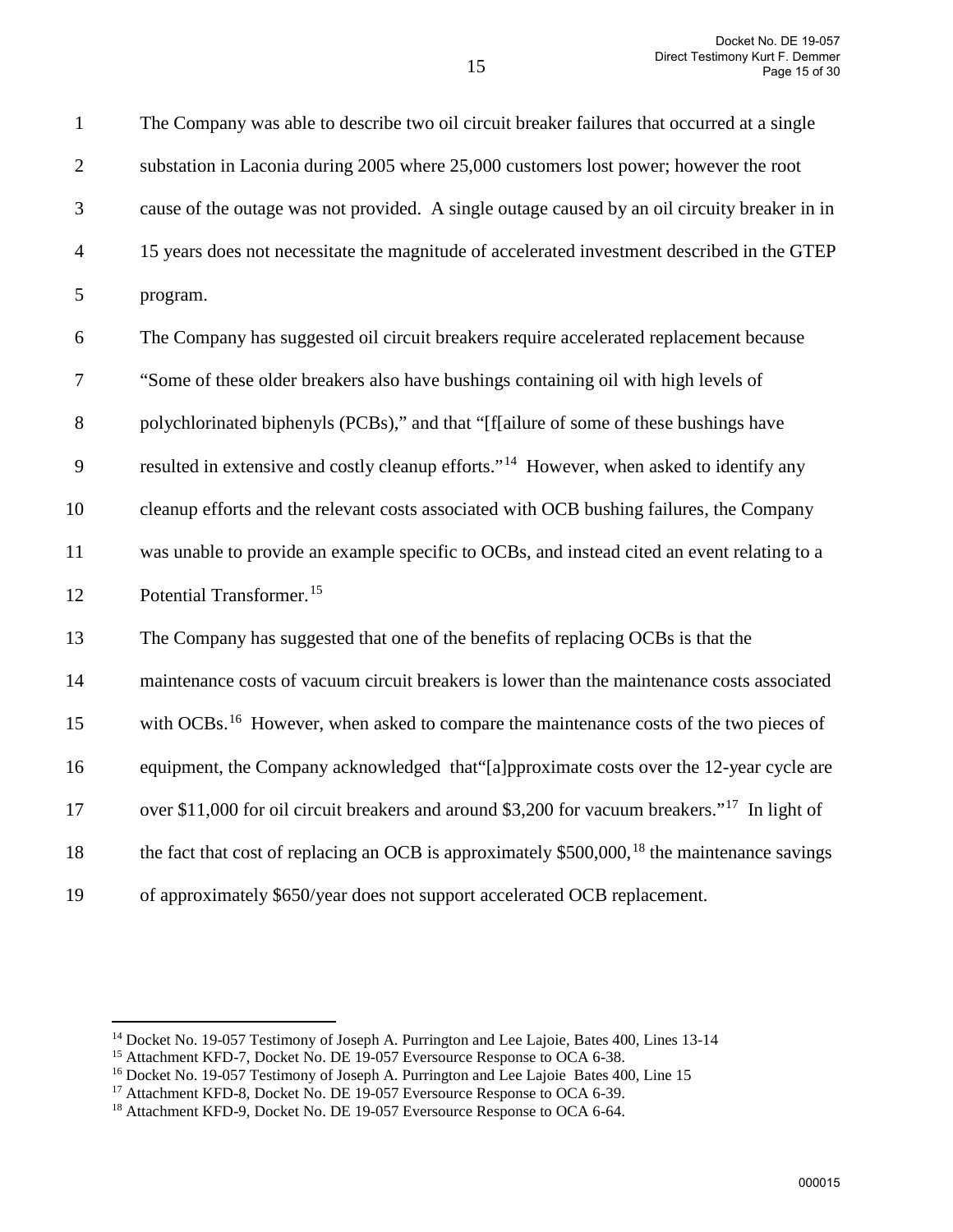| $\mathbf{1}$   | The Company has suggested oil circuit breakers require accelerated replacement because "[a]           |
|----------------|-------------------------------------------------------------------------------------------------------|
| $\mathfrak{2}$ | significant number of the Company's oil circuit breakers (OCBs") are in excess of 40 years            |
| 3              | old." <sup>19</sup> However, only approximately 30 of the Company's approximately 100 OCBs appear     |
| $\overline{4}$ | to be beyond the expected useful life of 55 years for items such as the OCBs, which recorded          |
| 5              | in FERC account 362. <sup>20</sup> Replacement of high cost items before the end of their useful life |
| 6              | should only occur when adequate justification is provided. Based on the facts discussed               |
| 7              | above, such justification has not been provided. Therefore, the Company should not                    |
| $8\,$          | accelerate its OCB replacement beyond that which is already planned within its base capital           |
| 9              | budget.                                                                                               |
| 10             | Q. What is Staff's conclusion regarding the proposal under the GTEP to accelerate                     |
| 11             | substation renewal through replacement of its OCBs?                                                   |
| 12             | A. The Commission should deny recovery of the Company's proposed substation renewal                   |
| 13             | program. This program would accelerate replacement of OCBs which have not been a major                |
| 14             | cause of outages, have not failed resulting in environmental damage, have minimal                     |
| 15             | maintenance costs, and on average have not yet reached the end of their expected useful life.         |
| 16             | Q. Are there other staff concerns surrounding some of the ongoing capital investments                 |
| 17             | `made by the Company on typical distribution construction?                                            |
| 18             | Yes. There are multiple investments that the company has made over the past 3 years as part           |
| 19             | of their resiliency guidelines which staff was unaware of until the DE 19-057 testimony was           |
| 20             | presented. These investments appear to be part of Eversource (parent company) adopting a              |
| 21             | company-wide initiative for distribution resiliency. For example, the storm resiliency                |
| 22             | guideline relates only to Connecticut and Massachusetts, and originated in an order adopted           |
|                |                                                                                                       |

<span id="page-15-0"></span><sup>&</sup>lt;sup>19</sup> Docket No. 19-057 Testimony of Joseph A. Purrington and Lee Lajoie, Bates 400, Lines 3-6

<span id="page-15-1"></span><sup>&</sup>lt;sup>20</sup> Attachment KFD-10, Docket No. DE 19-057 Eversource Response to OCA 6-36.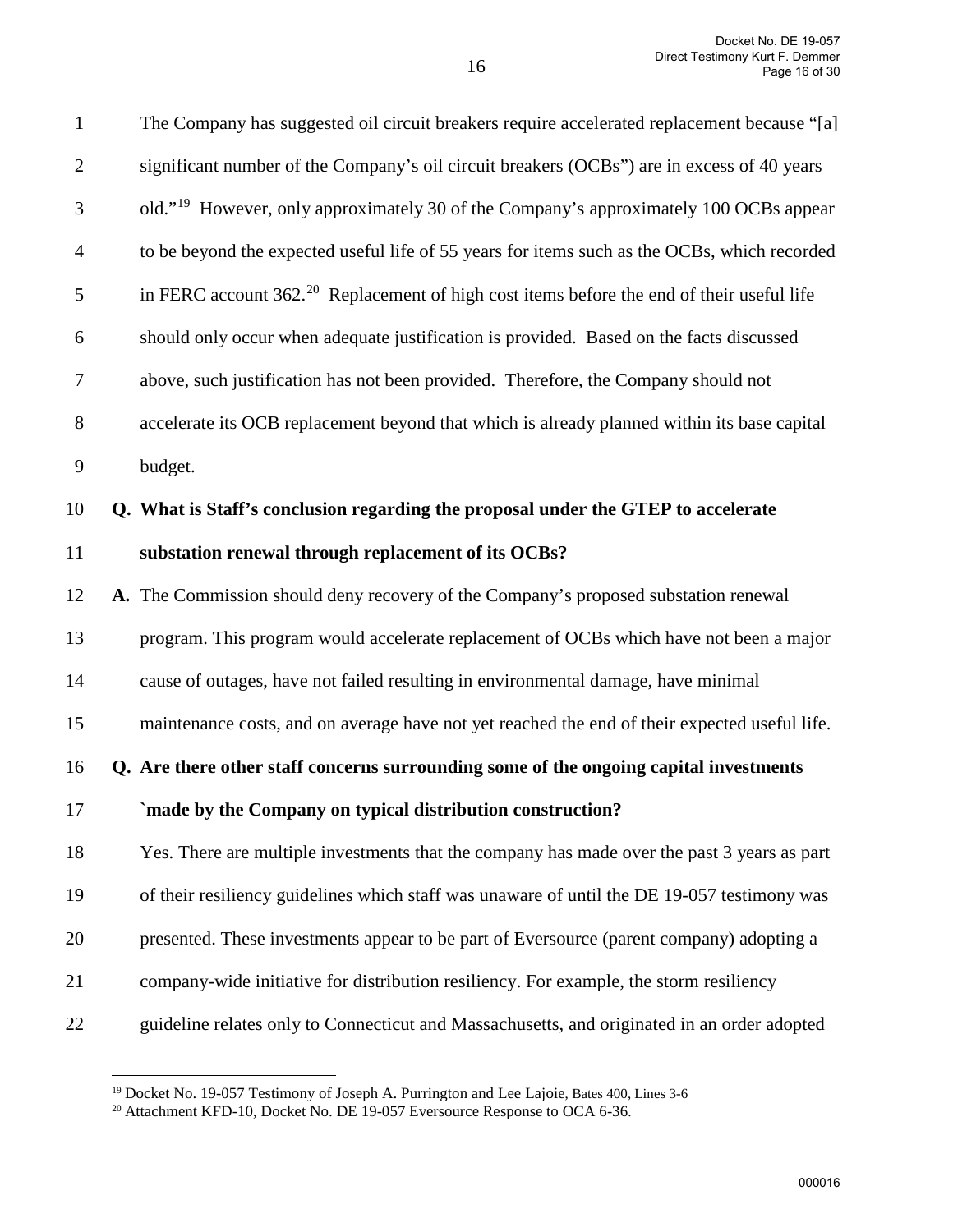1 by the Connecticut utility regulator. It appears that the proposed use of the Connecticut and

- 2 Massachusetts standard in New Hampshire is driven not by a business case, but by a desire to
- 3 have uniform standard across the Eversource system.

## 4 Q. **Please explain your concerns as they relate to wood pole replacement.**

5 A. In the testimony of Messrs. Purington and Lajoie, it states that when the Company replaces 6 poles of any class and height, the standard going forward will be to replace all poles in the 7 public ROW with a minimum Class 2 pole. Prior to this change, the Company standard pole 8 was a 40-ft. Class 4 pole. The reason behind the change is driven by claimed resiliency 9 benefits. The cost difference between a Class 4 pole and a Class 2 pole is approximately \$75 10 more for the Class 2 pole. The Company has stated a 50% increase in pole strength due to 11 the new Class 2 standard; however, since the standard pole was a Class 4 pole and that 12 standard was driven by actual field conditions (weight of the attachments, wire tension, and 13 guying) and calculated by distribution design engineer, the additional strength of the new 14 standard Class 2 pole is excessive and not justifiable.

15 Q. **Does staff have similar concerns as they relate to other pole top equipment.** 

16 A.Yes. Another pole top equipment standard that is being adopted by Eversource NH is the 17 composite crossarm. This fiberglass crossarm is used in place of a wooden crossarm that was 18 a standard in New Hampshire previous to the new DSEM resiliency and reliability 19 guidelines. The fiberglass crossarm structural strength compared to a wooden crossarm is 20 excessive for a majority of the distribution construction design presently on Eversource's 21 street distribution circuits. The cost difference between a wood crossarm and a composite 22 crossarm is approximately \$65 higher for the composite crossarm.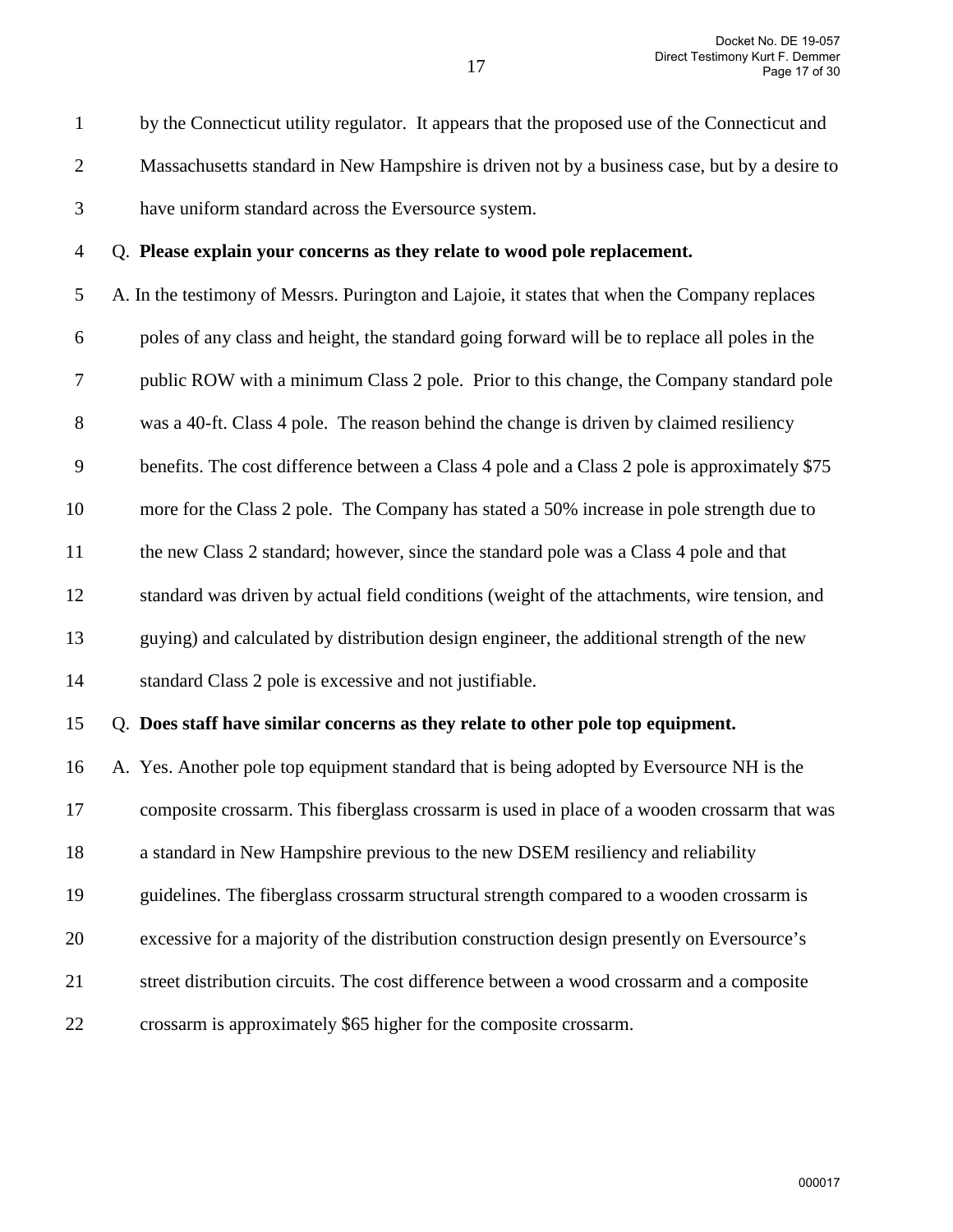3 **A.** Yes. For ROW circuit applications, mainly backbone or mainline circuit locations, the 4 Company has changed their standard to light-duty steel poles instead of wood poles in the 5 ROW. The Company has stated that the lighter steel poles have twice the life of a 6 comparable wood pole (90 years compared to 45 years) and are not susceptible to insect or 7 woodpecker damage. The Company has stated increased resiliency benefits with the 8 installation of the light-duty steel poles. Staff is concerned that similar to the Class 2 pole, 9 theCompany is installing an asset that is higher in cost and has increased strength that is 10 redundant and will not be utilized. The cost of a 40-ft. Class 2 pole is \$899. A light-duty 11 Class 1 steel pole is \$2152, or \$1253 additional cost. There are additional costs with a light 12 duty steel pole in the ROW. The basic impulse level (BIL) needs to be raised to 300kV rather 13 than the 200kV on the wooden pole. This higher BIL translates into additional insulators on 14 the structure therefore increasing costs higher for the light-duty steel pole installation. 15 **Q. What is staff's recommendation for the resiliency based investments that are proposed**  16 **in this docket DE 19-057?**  17 See Attachment KFD-6. Staff had requested the Company for any business case or cost 18 benefit analysis to be provided with the above resiliency proposals. The Company said it had 19 not conducted any cost benefit analysis or business case for these investments. Therefore, 20 staff cannot support the installation of these investments without quantifiable benefits and 21 recommends the Commission deny these future investments as they are presented in this

- 22 docket. The Company has the burden of justifying the increased expenditure that provides
- 23 little to no measureable benefits, even if the Company cites a standardization requirement.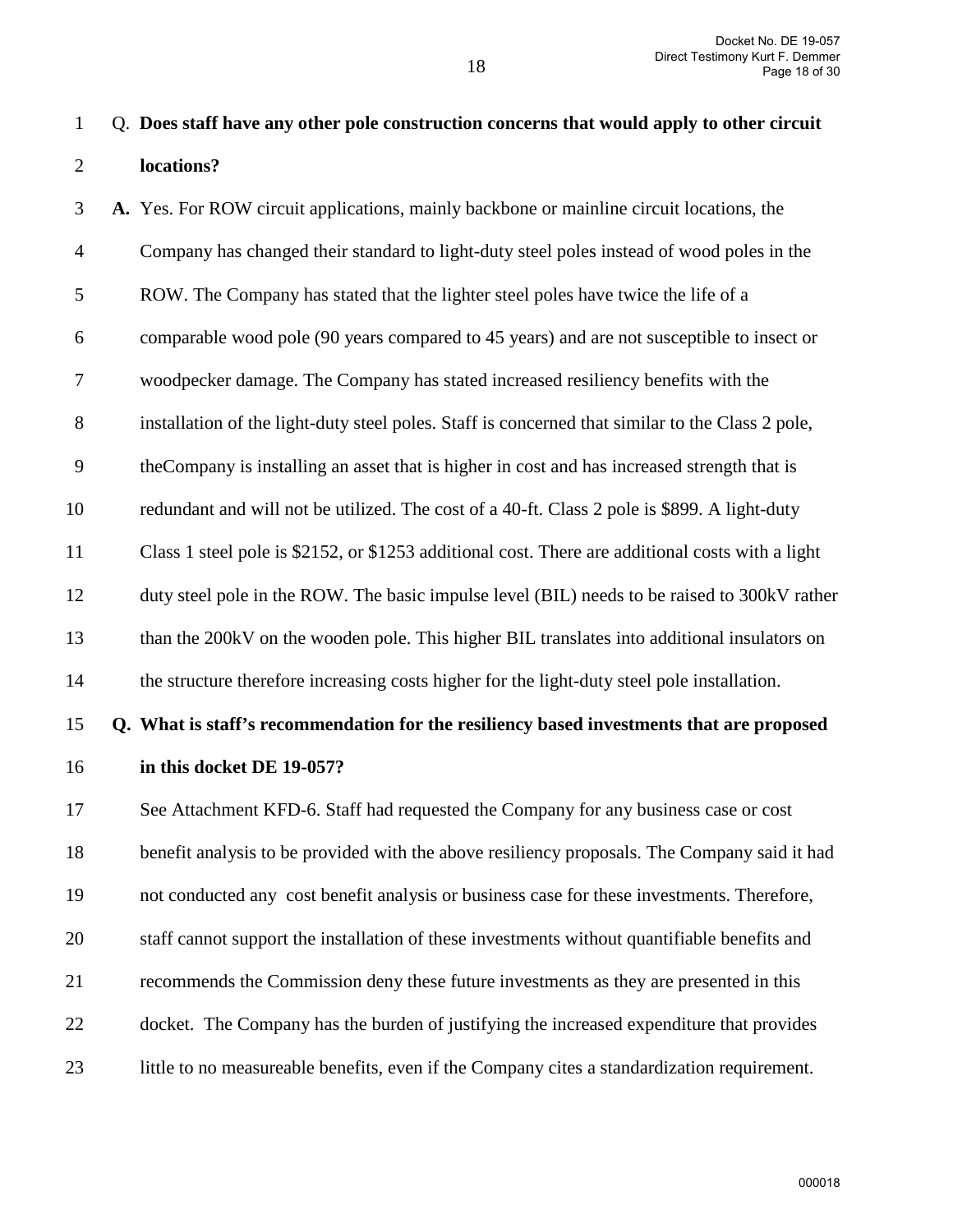| $\mathbf{1}$   | Q. In light of Staff's recommendation for the Commission to deny recovery of future plant    |
|----------------|----------------------------------------------------------------------------------------------|
| $\overline{2}$ | additions for the aforementioned proposed investments, does Staff have any                   |
| 3              | recommendation regarding plant additions already installed which also may not                |
| $\overline{4}$ | comply?                                                                                      |
| 5              | A. Yes. Staff recommends that the Commission order the Company to work with Staff to         |
| 6              | identify any plant additions from years 2018 through 2020 that do not comply with the        |
| $\tau$         | above, and fully identify additional costs of plant additions for this timeframe. Staff also |
| 8              | recommends the Commission order that a Staff recommendation be filed by December 31,         |
| 9              | 2020 regarding any additional costs for the Commission's consideration.                      |
| 10             |                                                                                              |
| 11             | <b>Vegetation Management</b>                                                                 |
| 12             | Q. What is Staff's assessment of the company's vegetation management program?                |
| 13             | A. The company's approximately 12,200 miles of distribution overhead lines vegetation        |
| 14             | management presently consists of multiple vegetation activities which fall into different    |
| 15             | budget classifications. Although there are multiple activities associated with vegetation    |
| 16             | management, Staff will concentrate on four areas of vegetation management; Scheduled         |
| 17             | Maintenance Trimming (SMT), Enhanced Tree Trimming (ETT), Full width ROW clearing            |
| 18             | (ROW), and Enhanced Hazard Tree Removal (ETR).                                               |
| 19             | First, SMT follows an established trim cycle of approximately 4.5 years. The average miles   |
| 20             | per year for SMT is approximately 2500 miles.                                                |
| 21             | Second, ETT is performed on the backbone or the mainline of the circuit and worse            |
| 22             | performing feeder based on SAIDI performance are chosen for ETT with a target of             |
| 23             | approximately 150 miles of circuit backbone trimmed to expanded clearances beyond the        |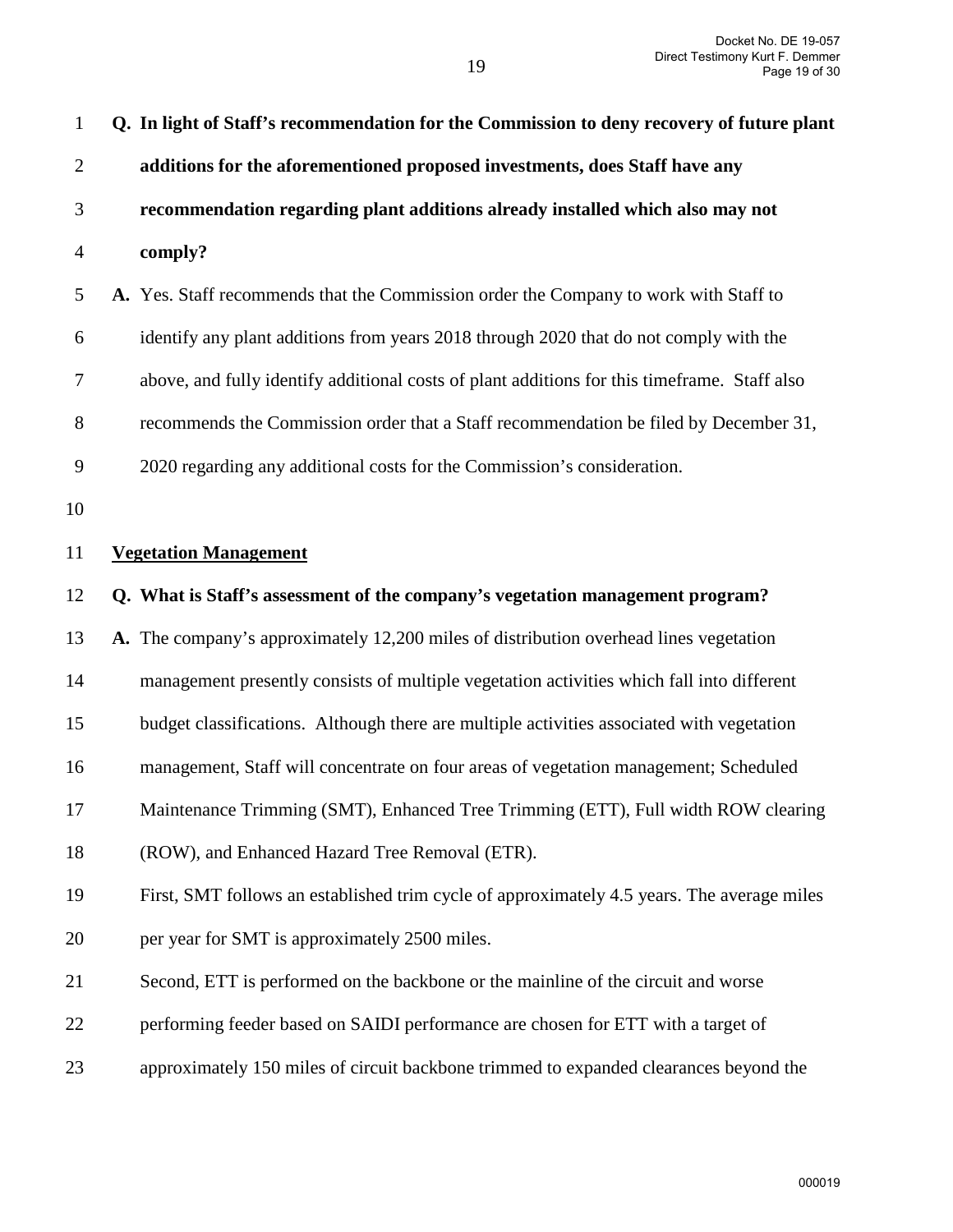2 occasions where a poor performing circuit will be scheduled for SMT and will receive ETT 3 within the same timeframe. 4 Third, full width clearing involves full-width ROW clearing. This clearing includes a 5 clearing of trees and brush up to the full width of the right of way easement or property lines. 6 Fourth, hazard tree removal involves the identification, and complete removal, of trees 7 determined to be a reliability impact to the distribution lines, both within and outside 8 standard trimming zones.

1 typical SMT clearances (8 feet to the side, 15 feet above, and 10 feet below). There are

|                    |                 |                 | Public Service Company of New Hampshire dba Eversource Energy<br>DE 19-057 |                 |                 |
|--------------------|-----------------|-----------------|----------------------------------------------------------------------------|-----------------|-----------------|
|                    |                 |                 |                                                                            |                 |                 |
|                    |                 |                 | Staff Data Requests - Set #1; Question 1-3                                 |                 |                 |
|                    |                 |                 | 2009 - 2018 Annual Spending and 2019 Budget                                |                 |                 |
|                    | 2019            | 2020            | 2021                                                                       | 2022            | 2023            |
|                    | <b>Forecast</b> | <b>Forecast</b> | <b>Forecast</b>                                                            | <b>Forecast</b> | <b>Forecast</b> |
| O&M - Total        | 31,079,577      | 32,732,964      | 33,714,953                                                                 | 34,726,402      | 35,768,194      |
| Base - Total       | 14,979,577      | 15,428,964      | 15,891,833                                                                 | 16,368,588      | 16,859,646      |
| <b>SMT</b>         |                 |                 |                                                                            |                 |                 |
| <b>METT</b>        |                 |                 |                                                                            |                 |                 |
| Hot Spot           |                 |                 |                                                                            |                 |                 |
| Mid-Cycle          |                 |                 |                                                                            |                 |                 |
| <b>REP - Total</b> | 16,100,000      | 17,304,000      | 17,823,120                                                                 | 18,357,814      | 18,908,548      |
| <b>FTT</b>         | 5,000,000       | 5,150,000       | 5,304,500                                                                  | 5,463,635       | 5,627,544       |
| <b>ETR</b>         | 10,000,000      | 10,300,000      | 10,609,000                                                                 | 10,927,270      | 11,255,088      |
| <b>ROW</b>         | 1,100,000       | 1,854,000       | 1,909,620                                                                  | 1,966,909       | 2,025,916       |

The Company is requesting the following budget going forward<sup>[21](#page-19-0)</sup>:

<span id="page-19-0"></span><sup>&</sup>lt;sup>21</sup> Attachment KFD-11, Docket No. DE 19-057, Eversource Response to Staff TS 2-31.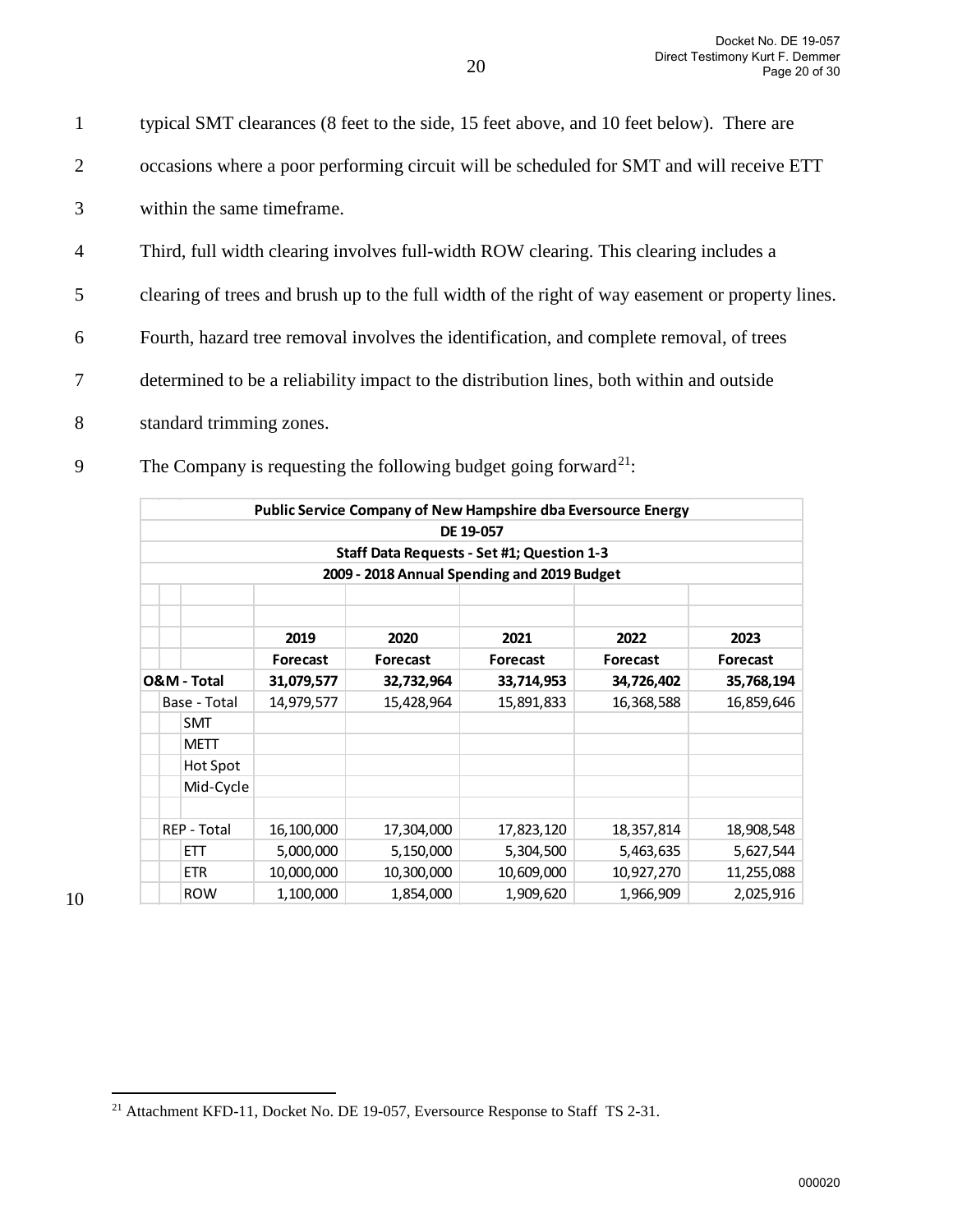Staff has analyzed the reliability data for Eversource using  $SAIFI<sup>22</sup>$  $SAIFI<sup>22</sup>$  $SAIFI<sup>22</sup>$  data rather than  $SAIDI<sup>23</sup>$  $SAIDI<sup>23</sup>$  $SAIDI<sup>23</sup>$ 2 data for tree circuit performance. SAIFI is a more common tool for circuit design assessment 3 as it is not time based, but rather impact based. Utilizing or prioritizing tree performance 4 under SAIDI criteria can still be utilized as a second level decision tool or validation for tree 5 based reliability enhancements but unless the resource and geographic parameters are 6 uniform, the SAIDI data can inflate or reduce a circuits tree performance. This is due to crew 7 response which can be largely dictated by time of day, day of the week, number of crews that 8 are on the property that day, or if there are concurrent outages occurring at the same time. 9 The same location may experience different crew restoration times and therefore change the

- 10 SAIDI of the tree related event month to month or year to year.
- 11 Staff analyzed the tree related system SAIFI performance from 2009 to 2018<sup>[24](#page-20-2)</sup>.

| Docket No. DE 19-057<br>Data Request TS 2-033<br>Dated 11/01/19<br>Attachment TS 2-033<br>NHPUC Data Request - 2009 - 2018 - NH Tree Related - IEEE Criteria<br><b>SAIFI</b><br>Year<br><b>SAIDI</b><br>2009<br>56.94<br>0.4826<br>108.69<br>2010<br>0.7518<br>2011<br>85.25<br>0.6482<br>2012<br>79.38<br>0.6024<br>2013<br>75.85<br>0.5524<br>0.5822<br>2014<br>61.81<br>2015<br>57.23<br>0.5517<br>2016<br>0.7297<br>82.53<br>2017<br>77.12<br>0.5994<br>2018<br>0.5197<br>70.25 |  |  |  |  |
|-------------------------------------------------------------------------------------------------------------------------------------------------------------------------------------------------------------------------------------------------------------------------------------------------------------------------------------------------------------------------------------------------------------------------------------------------------------------------------------|--|--|--|--|
|                                                                                                                                                                                                                                                                                                                                                                                                                                                                                     |  |  |  |  |
|                                                                                                                                                                                                                                                                                                                                                                                                                                                                                     |  |  |  |  |
|                                                                                                                                                                                                                                                                                                                                                                                                                                                                                     |  |  |  |  |
|                                                                                                                                                                                                                                                                                                                                                                                                                                                                                     |  |  |  |  |
|                                                                                                                                                                                                                                                                                                                                                                                                                                                                                     |  |  |  |  |
|                                                                                                                                                                                                                                                                                                                                                                                                                                                                                     |  |  |  |  |
|                                                                                                                                                                                                                                                                                                                                                                                                                                                                                     |  |  |  |  |
|                                                                                                                                                                                                                                                                                                                                                                                                                                                                                     |  |  |  |  |
|                                                                                                                                                                                                                                                                                                                                                                                                                                                                                     |  |  |  |  |
|                                                                                                                                                                                                                                                                                                                                                                                                                                                                                     |  |  |  |  |
|                                                                                                                                                                                                                                                                                                                                                                                                                                                                                     |  |  |  |  |
|                                                                                                                                                                                                                                                                                                                                                                                                                                                                                     |  |  |  |  |
|                                                                                                                                                                                                                                                                                                                                                                                                                                                                                     |  |  |  |  |
|                                                                                                                                                                                                                                                                                                                                                                                                                                                                                     |  |  |  |  |
|                                                                                                                                                                                                                                                                                                                                                                                                                                                                                     |  |  |  |  |
|                                                                                                                                                                                                                                                                                                                                                                                                                                                                                     |  |  |  |  |

<span id="page-20-0"></span><sup>&</sup>lt;sup>22</sup> SAIFI is the System Average Interruption Frequency Index.- the number of outages an average customer experiences.<br><sup>23</sup> SAIDI is System Average Interruption Duration Index - the average duration of outage the average customer

<span id="page-20-1"></span>experiences annually.

<span id="page-20-2"></span><sup>&</sup>lt;sup>24</sup> Attachment KFD-12, Docket No. DE 19-057. Eversource Response to Staff TS 2-33.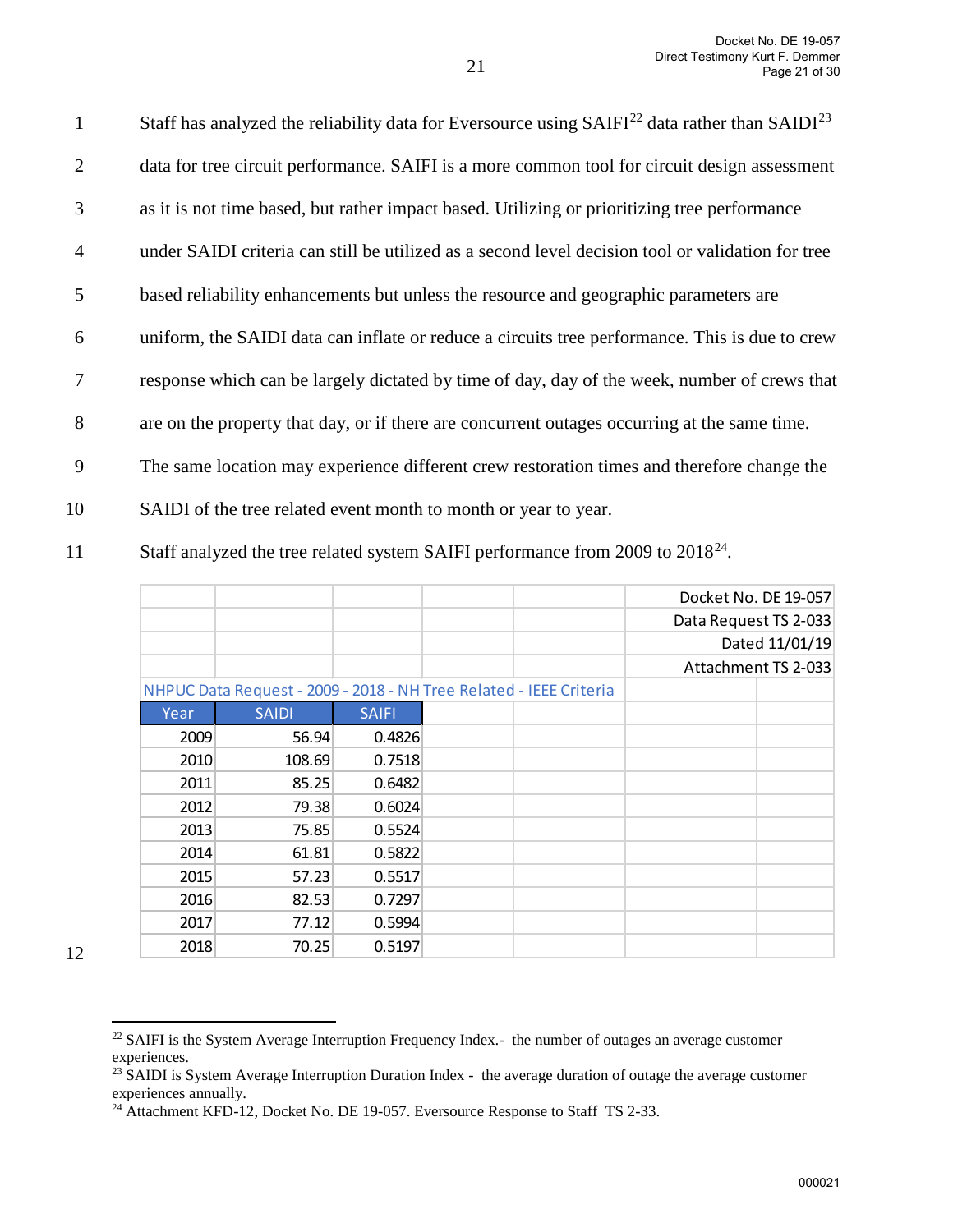| $\mathbf{1}$   | Although there was a change in the OMS system in 2015, a system level of tree related           |
|----------------|-------------------------------------------------------------------------------------------------|
| $\overline{2}$ | SAIFI and SAIDI was available for analysis for all 10 years.                                    |
| 3              | The average SAIFI for the 10 years is 0.602.<br>$\bullet$                                       |
| 4              | The average SAIDI is 75.5 minutes.<br>$\bullet$                                                 |
| 5              | 2018 SAIFI performance is 0.08 less than the 10 year average.<br>$\bullet$                      |
| 6              | 2018 SAIDI performance is 5.25 minutes less than the 10-year average.                           |
| 7              | The average cost per mile for SMT for 2016 through 2018 is \$5,235/circuit mile. <sup>25</sup>  |
| $8\,$          | The average cost per mile for ETT for 2016 through 2018 is \$42,644/circuit mile. <sup>26</sup> |
| 9              | Since 2009, there have been at least two cycles of SMT performed on the Eversource              |
| 10             | distribution system. The ETT, however has not been completed, only completing                   |
| 11             | approximately 1085 miles of backbone circuit or 67% of the total 1600 miles of backbone on      |
| 12             | the Eversource distribution system.                                                             |
| 13             | Considering that ETT was performed on the worse performing circuits for the past 10 years,      |
| 14             | there should be an expectation of SAIFI or SAIDI performance as more of the system had          |
| 15             | ETT performed.                                                                                  |
| 16             | There is little to no evidence of overall SAIFI or SAIDI performance as the ETT activity        |
| 17             | progressed. Moreover, the expense per mile of ETT, which is approximately 8 times that of       |
| 18             | SMT, creates a very high cost per SAIFI improvement or $\$ per $\Delta$ CI. The SMT program is  |
| 19             | designed to provide a maintenance function to the tree contribution in reliability              |
| 20             | performance. In other words, one would expect that SMT would maintain the system                |
| 21             | reliability.                                                                                    |

<span id="page-21-1"></span><span id="page-21-0"></span>

<sup>&</sup>lt;sup>25</sup> Attachment KFD-11, Docket No. DE 19-057, Eversource Response to Staff TS 2-31  $^{26}$  Attachment KFD-11, Docket No. DE 19-057, Eversource Response to Staff TS 2-31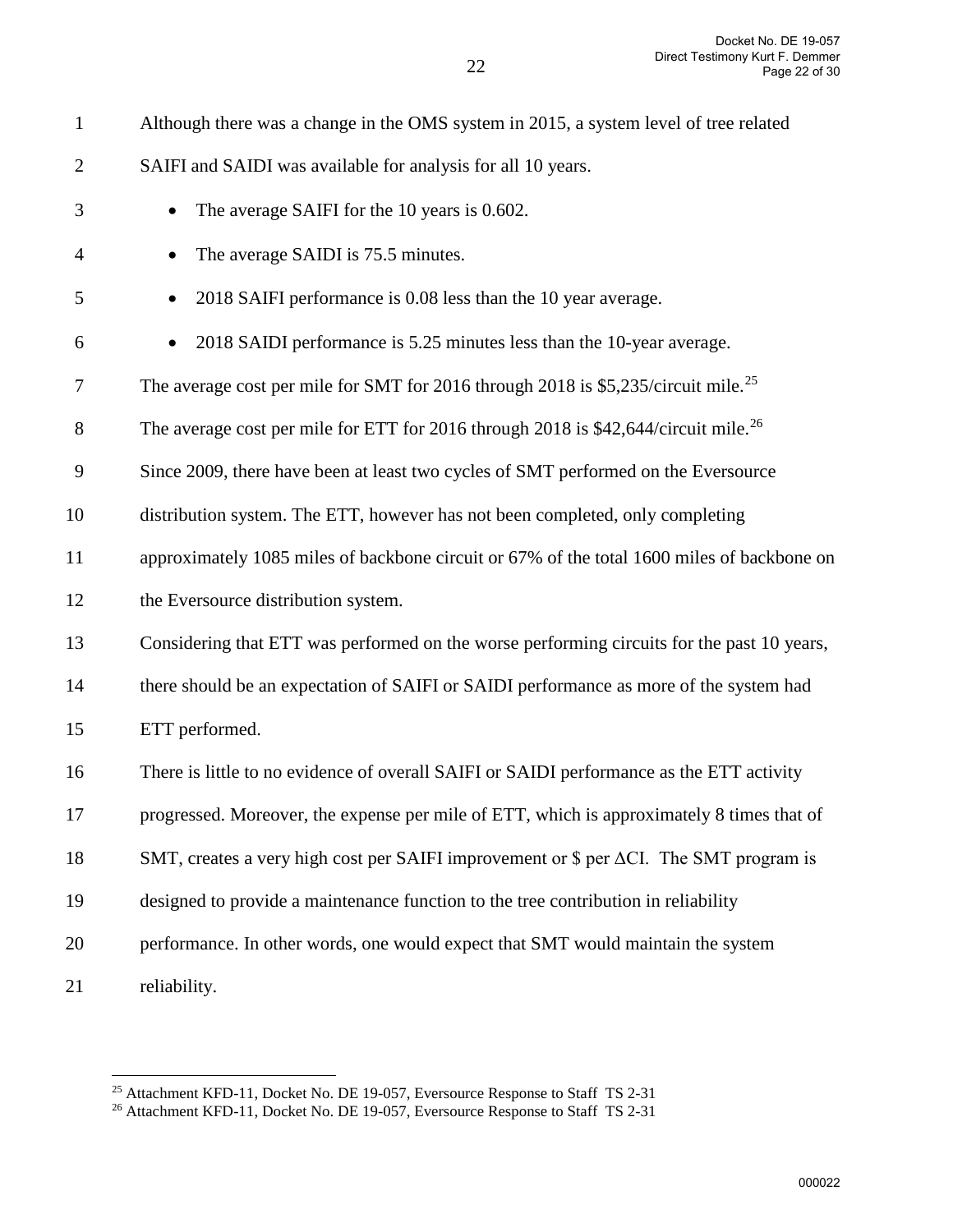| $\mathbf{1}$   | The non-discernable performance improvement of ETT for system reliability is part of the                |
|----------------|---------------------------------------------------------------------------------------------------------|
| $\overline{2}$ | issue with continuing to perform ETT on backbone circuits. Another issue is the contribution            |
| 3              | that Eversource receives from the joint owner, Consolidate Communications or TDS. Per the               |
| $\overline{4}$ | IOP, Eversource performs all tree trimming activities including SMT and ETR. The ILEC is                |
| 5              | responsible for reimbursement to Eversource for those activities. Eversource, however cannot            |
| 6              | be reimbursed for part of the ETT activity as ETT is not defined in the IOP agreement. This             |
| $\tau$         | presents an issue if the circuit that is scheduled to have SMT performed, has ETT performed             |
| 8              | on part of the circuit. The portion of the circuit where ETT is displacing SMT, does not                |
| 9              | receive any contribution from the ILEC. The amount of contribution not collected can be                 |
| 10             | significant. See Attachment KFD-13 <sup>27</sup> . The contributions not collected from the ILEC due to |
| 11             | ETT is \$236,620 since 2015. This demonstrates another reason why ETT should not be                     |
| 12             | performed.                                                                                              |
| 13             | Q. Did Staff assess other activities in the company's vegetation management program?                    |
| 14             | A. Yes. The ETR activity was also analyzed similar to the ETT program. ETT is presently                 |
| 15             | performed on both three phase and single phase circuits with an internal prioritization applied         |
| 16             | in order to maximize reliability benefits. The Company has requested \$10,000,000 going                 |
| 17             | forward in 2020 for ETR funding. Staff analyzed the cost benefit ratio of performing ETR on             |
| 18             | single phase vs. three phase ETR. These tables are derived from Eversource response to Staff            |
| 19             | Data Request TS 2-33.                                                                                   |

<span id="page-22-0"></span> $^{27}$  Attachment KFD-13, Docket No. DE 19-057. Eversource Response to Staff 12-40.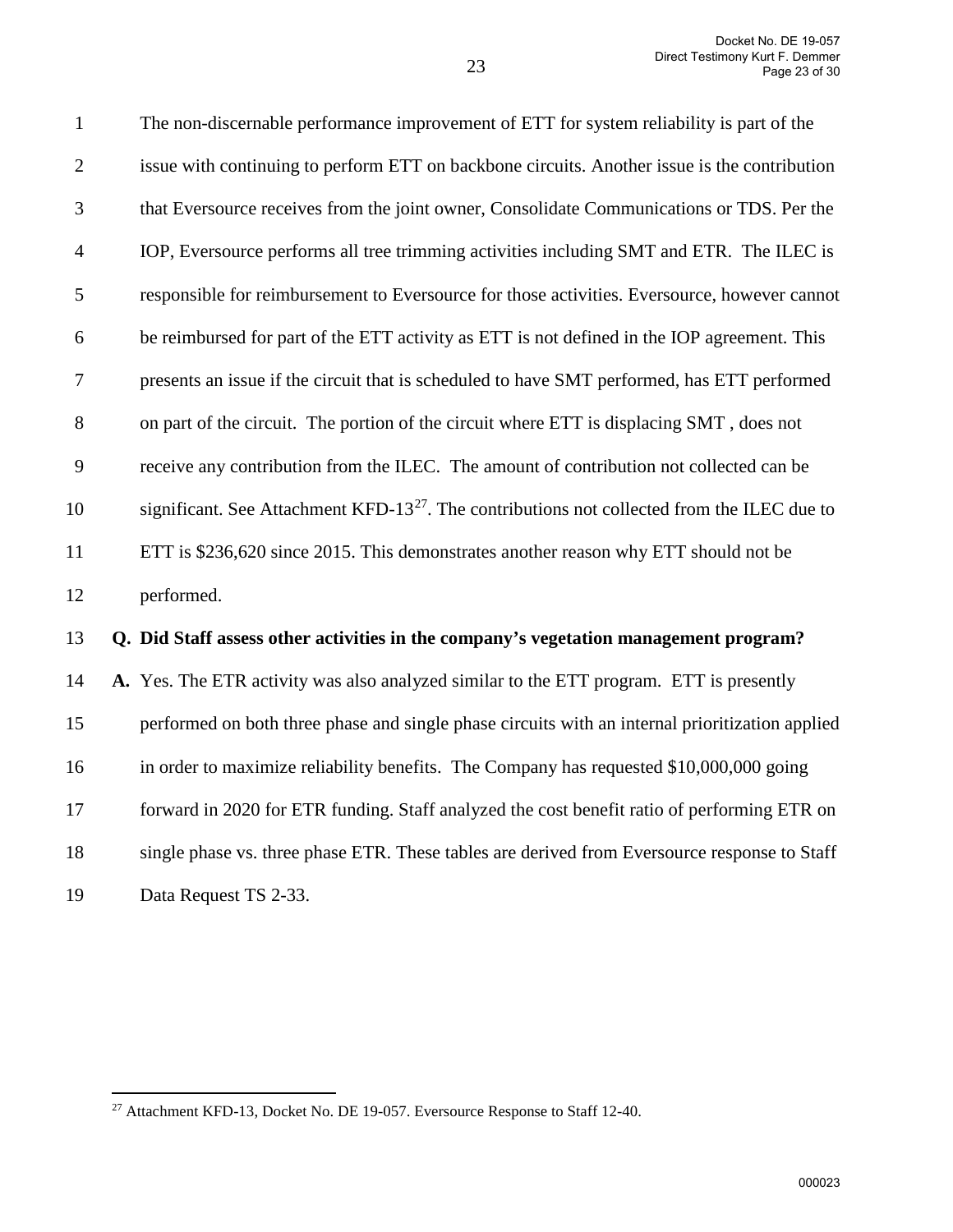| NHPUC Data Request - September 13 2015 - 2018 - NH Tree Related - IEEE Criteria - Single Phase Devices |           |              |              |              |  |  |
|--------------------------------------------------------------------------------------------------------|-----------|--------------|--------------|--------------|--|--|
| Year                                                                                                   | Phase IND | <b>SAIDI</b> | <b>SAIFI</b> |              |  |  |
| Sep 13 - YE 2015 1 PH                                                                                  |           | 7.25         | 0.06         |              |  |  |
|                                                                                                        | 2016 1_PH | 37.15        | 0.26         |              |  |  |
|                                                                                                        | 2017 1_PH | 36.42        | 0.25         |              |  |  |
|                                                                                                        | 2018 1 PH | 33.98        | 0.26         |              |  |  |
|                                                                                                        |           |              |              |              |  |  |
| a.iv - September 13 2015 - 2018 - Single Phase By Trim Zone - IEEE Criteria                            |           |              |              |              |  |  |
| Year                                                                                                   | Phase_IND | TRIM ZONE    | <b>SAIDI</b> | <b>SAIFI</b> |  |  |
|                                                                                                        |           |              |              |              |  |  |
| Sep 13 - YE 2015 1 PH                                                                                  |           | Inside Zone  | 0.14         | 0.0014       |  |  |
|                                                                                                        | 2016 1 PH | Inside Zone  | 0.28         | 0.0028       |  |  |
|                                                                                                        | 2017 1 PH | Inside Zone  | 0.42         | 0.0042       |  |  |
|                                                                                                        | 2018 1 PH | Inside Zone  | 0.58         | 0.0060       |  |  |
|                                                                                                        |           |              |              |              |  |  |
| Sep 13 - YE 2015 1 PH                                                                                  |           | Outside Zone | 7.11         | 0.0569       |  |  |
|                                                                                                        | 2016 1_PH | Outside Zone | 36.86        | 0.2577       |  |  |
|                                                                                                        | 2017 1_PH | Outside Zone | 36.00        | 0.2491       |  |  |

|                                                                            |             |              |              |              | NHPUC Data Request - September 13 2015 - 2018 - NH Tree Related - IEEE Criteria - Three Phase Devices |  |
|----------------------------------------------------------------------------|-------------|--------------|--------------|--------------|-------------------------------------------------------------------------------------------------------|--|
| Year                                                                       | Phase_IND   | <b>SAIDI</b> | <b>SAIFI</b> |              |                                                                                                       |  |
| Sep 13 - YE 2015 3 PH                                                      |             | 7.21         | 0.1065       |              |                                                                                                       |  |
|                                                                            | 2016 3_PH   | 42.92        | 0.4561       |              |                                                                                                       |  |
|                                                                            | 2017 3 PH   | 35.40        | 0.3270       |              |                                                                                                       |  |
|                                                                            | 2018 3 PH   | 32.89        | 0.2494       |              |                                                                                                       |  |
|                                                                            |             |              |              |              |                                                                                                       |  |
| a.iv - September 13 2015 - 2018 - Three Phase By Trim Zone - IEEE Criteria |             |              |              |              |                                                                                                       |  |
| Year                                                                       | Phase IND   | TRIM ZONE    | <b>SAIDI</b> | <b>SAIFI</b> |                                                                                                       |  |
| Sep 13 - YE 2015 3 PH                                                      |             | Inside Zone  | 0.59         | 0.0084       |                                                                                                       |  |
|                                                                            | 2016 3_PH   | Inside Zone  | 1.60         | 0.0441       |                                                                                                       |  |
|                                                                            | 2017 3_PH   | Inside Zone  | 1.51         | 0.0140       |                                                                                                       |  |
|                                                                            | 2018 3 PH   | Inside Zone  | 0.38         | 0.0053       |                                                                                                       |  |
|                                                                            |             |              |              |              |                                                                                                       |  |
| Sep 13 - YE 2015 3_PH                                                      |             | Outside Zone | 6.62         | 0.0982       |                                                                                                       |  |
|                                                                            | $2016 3$ PH | Outside Zone | 41.32        | 0.4120       |                                                                                                       |  |
|                                                                            | 2017 3_PH   | Outside Zone | 33.89        | 0.3130       |                                                                                                       |  |
|                                                                            | 2018 3 PH   | Outside Zone | 32.51        | 0.2441       |                                                                                                       |  |

4

5 Staff made the following high level assumptions in the analysis.

6 • There is a uniformity of hazard tree occurrence between single phase and three phase.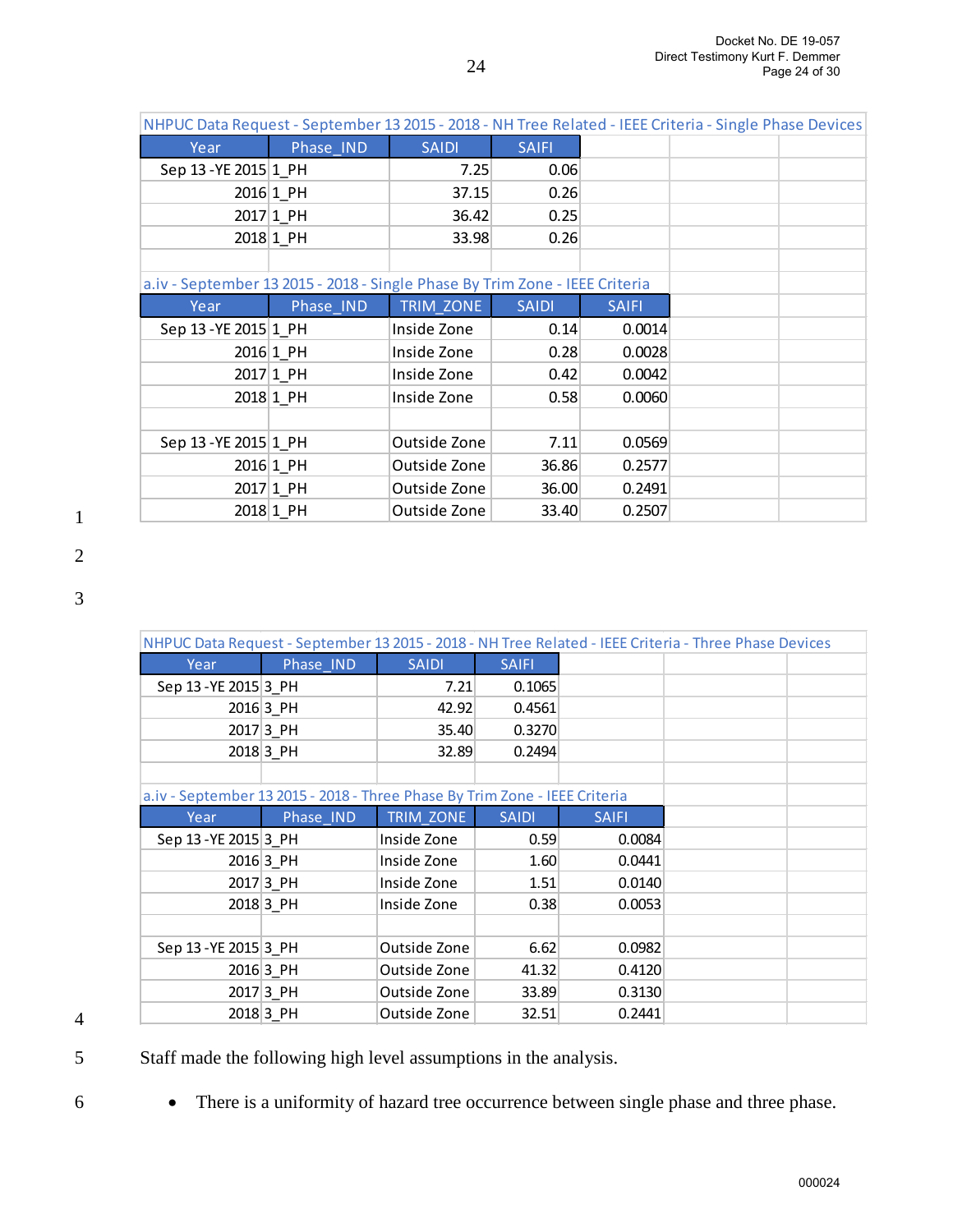| $\mathbf{1}$   | Hazard tree locations and density are uniform between single phase and three phase.              |
|----------------|--------------------------------------------------------------------------------------------------|
| $\overline{2}$ | Outages that occur from tree contact that initiated within the tree clearance zone<br>$\bullet$  |
| 3              | (inside zone) is attributable to normal sideline growth or overhang within the                   |
| 4              | clearance zone. This issue is generally related to SMT efficiency.                               |
| 5              | Outages that occur from tree contact that initiated outside the tree clearance zone<br>$\bullet$ |
| 6              | (outside zone) is attributable to hazard tree contact. Either a piece of the tree or             |
| $\tau$         | branch failed outside the normal trim zone.                                                      |
| 8              | Approximately 95% of the SAIFI contribution is from the outside zone tree related<br>$\bullet$   |
| 9              | contact.                                                                                         |
| 10             | Distribution system lateral vs backbone (mainline) $^{28}$<br>$\bullet$                          |
| 11             | 12,200 miles of overhead distribution circuits<br>$\circ$                                        |
| 12             | 3,000 miles of road-side, three-phase distribution circuits<br>O                                 |
| 13             | Approximately 17 percent of the distribution system is considered backbone<br>$\circ$            |
| 14             | Approximately 83 percent of the system consists of overhead laterals<br>$\circ$                  |
| 15             | stemming off backbone circuits.                                                                  |
| 16             | Utilizing the last 4 years of SAIFI, the three phase averaged 0.2668, the single phase           |
| 17             | averaged 0.2036.                                                                                 |
| 18             | Three phase outside trim contributes to approximately 57% of the total outside trim SAIFI.       |
| 19             | The annual spend of 10,000,000 in hazard tree removal will be utilized on the circuits which     |
| $20\,$         | 17% of the circuits are backbone and contribute to 57% percent of the total outside SAIFI.       |

<span id="page-24-0"></span> $\overline{a}$ <sup>28</sup> Docket No. 19-057 Testimony of Joseph A. Purrington and Lee Lajoie, Bates 397, Lines 4-9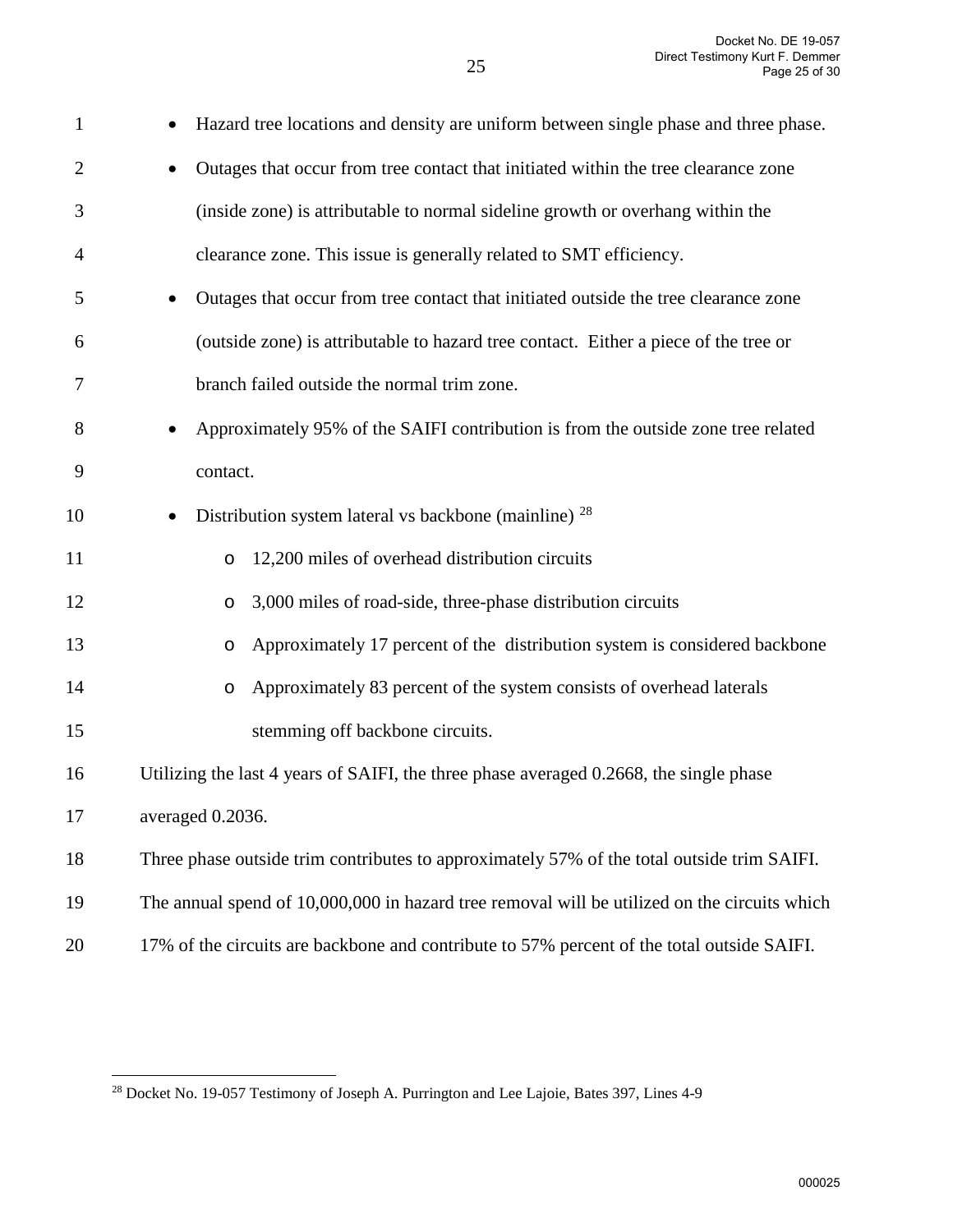1 Therefore approximately \$1,700,000 of the \$10,000,000 budgeted will contribute to over half 2 of the SAIFI metric. 3 **Q. The Company included the \$1.2 M ILEC contribution that was unpaid in 2018/2019 as**  4 **part of the reconciliation and O&M recovery. Does Staff agree with that position?** 

5 **A.** Staff does not. The contributions that have been agreed to per the Intercompany Operating

6 Procedures (IOP) should be reflected in the reconciliation as if the ILEC had paid the

7 Company the full amount owed. The Company has other legal avenues to collect the debt

8 from the ILEC and those avenues should be exhausted prior to requesting the amount from

9 customers. If the Company is made whole without going through the legal options that are

10 available, there is no incentive to the Company to advance further with legal action. If there

11 is an IOP business process issue, the Company should address that issue immediately.

12 Recovery of the debt owed will not incentivize the Company to address the issue in a timely 13 manner.

14 **Q. What is Staff's recommendation for the vegetation management activities going** 

15 **forward?**

 $\overline{a}$ 

16 **A.** Staff recommends that the Company continue to perform certain base O&M activities as

17 performed pre-2019. These include scheduled maintenance trimming (SMT), scheduled

18 maintenance for previously enhanced tree trimming (METT), mid-cycle trimming, hot spot

19 and trouble trimming, and ROW maintenance mowing and side trim. The Company

20 requested \$14.97M for 2019 with an escalating 2-3% increase in budget to 2023.

- 21 Staff recommends an annual budget of \$14.8M for the above vegetation activities. This is
- <span id="page-25-0"></span>22 derived from the average of the budgeted amount from 2016 thru 2018.<sup>[29](#page-25-0)</sup>

<sup>&</sup>lt;sup>29</sup> Attachment KFD-14, Docket No. DE 19-057. Eversource Response to OCA 1-51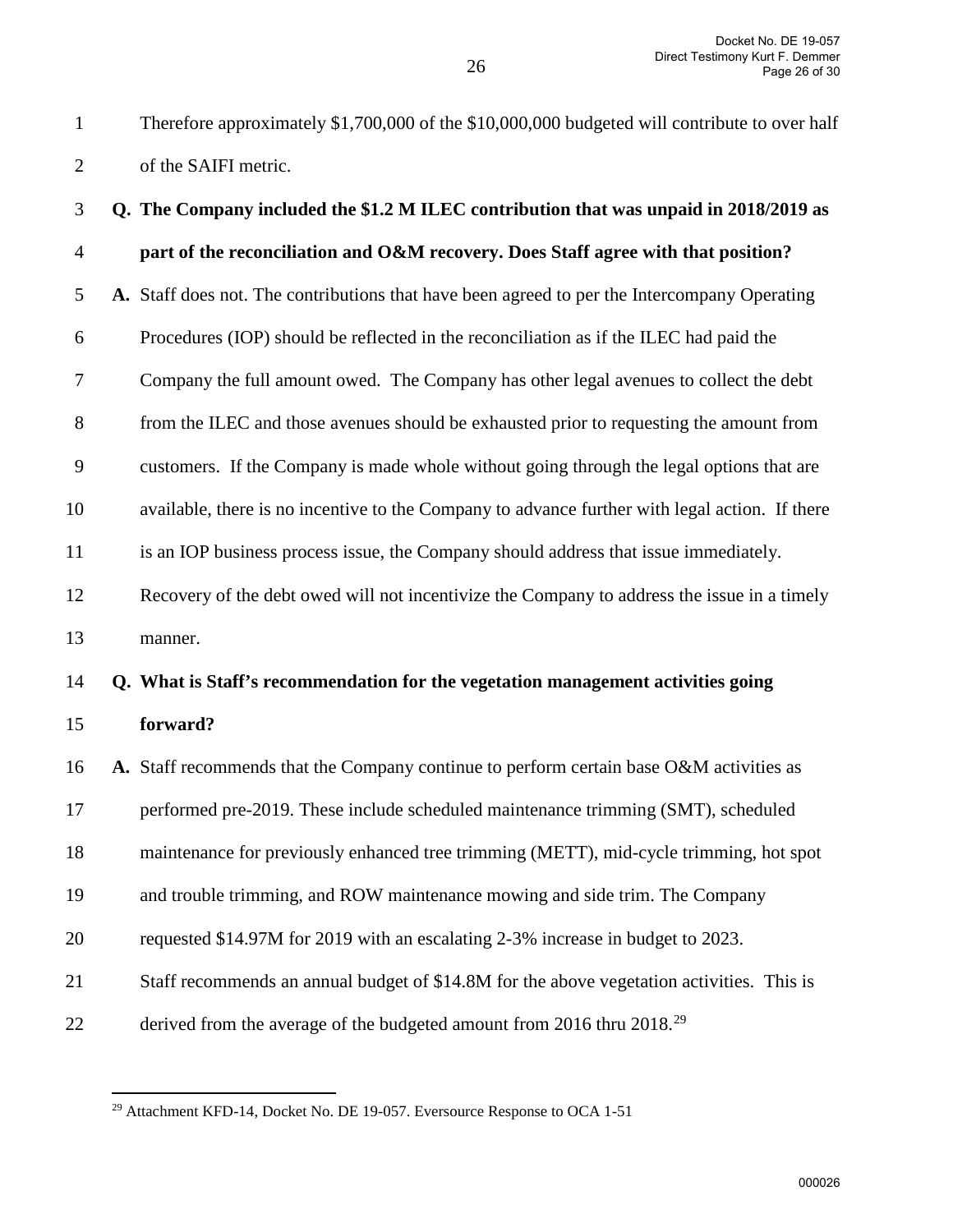| 1              | The Company requested \$16.8 annually to be in base O&M for the following vegetation              |
|----------------|---------------------------------------------------------------------------------------------------|
| $\overline{2}$ | activities: ETT-\$5M, ETR - \$10M, Full Width ROW Clearing - \$1.8M                               |
| 3              | Staff agrees that there are reliability and operational benefits for a limited ETR and full width |
| $\overline{4}$ | ROW clearing, however Staff does not recommend the continuation of ETT. The lack of               |
| 5              | evidence of reliability benefit to high cost implementation is the primary reason. Secondary      |
| 6              | was the absence of ILEC contributions that should be in line with ETT claimed benefits.           |
| 7              | Staff also recommends the reduction of ETR cost with a focus on three-phase backbone or           |
| $8\,$          | mainline hazard tree removal. The reliability benefits a significantly greater with mainline      |
| 9              | hazard tree removal utilizing less $\$ per $\Delta$ CI.                                           |
| 10             | Therefore Staff recommends an annual budget for the following additional vegetation               |
| 11             | activities: ETT - \$0, ETR - \$2.5M, Full Width ROW Clearing - \$1.8M                             |
| 12             | In addition, Staff recommends that all billed ILEC contribution should be deducted from the       |
| 13             | Company's SMT and ETR spend used for calculating annual reconciliation.                           |
| 14             | Q. The Company has performed ETT since 2009. Why is Staff now recommending a                      |
| 15             | discontinuation of the program?                                                                   |
| 16             | A. Initially in 2009, Staff was concerned with the Company's vegetation management focus and      |
| 17             | declining reliability indices. The Company has significant historical tree related data to allow  |
| 18             | for further analysis on cost effectiveness in each of the vegetation activities. With the         |
| 19             | increasing cost of the ETT program, Staff has utilized the extensive duration of reliability      |
| 20             | data to analyze the cost effectiveness of this program and has recommended the                    |
| 21             | discontinuation based on little to no improvement of tree related SAIFI over the past 10          |
| 22             | years.                                                                                            |
|                |                                                                                                   |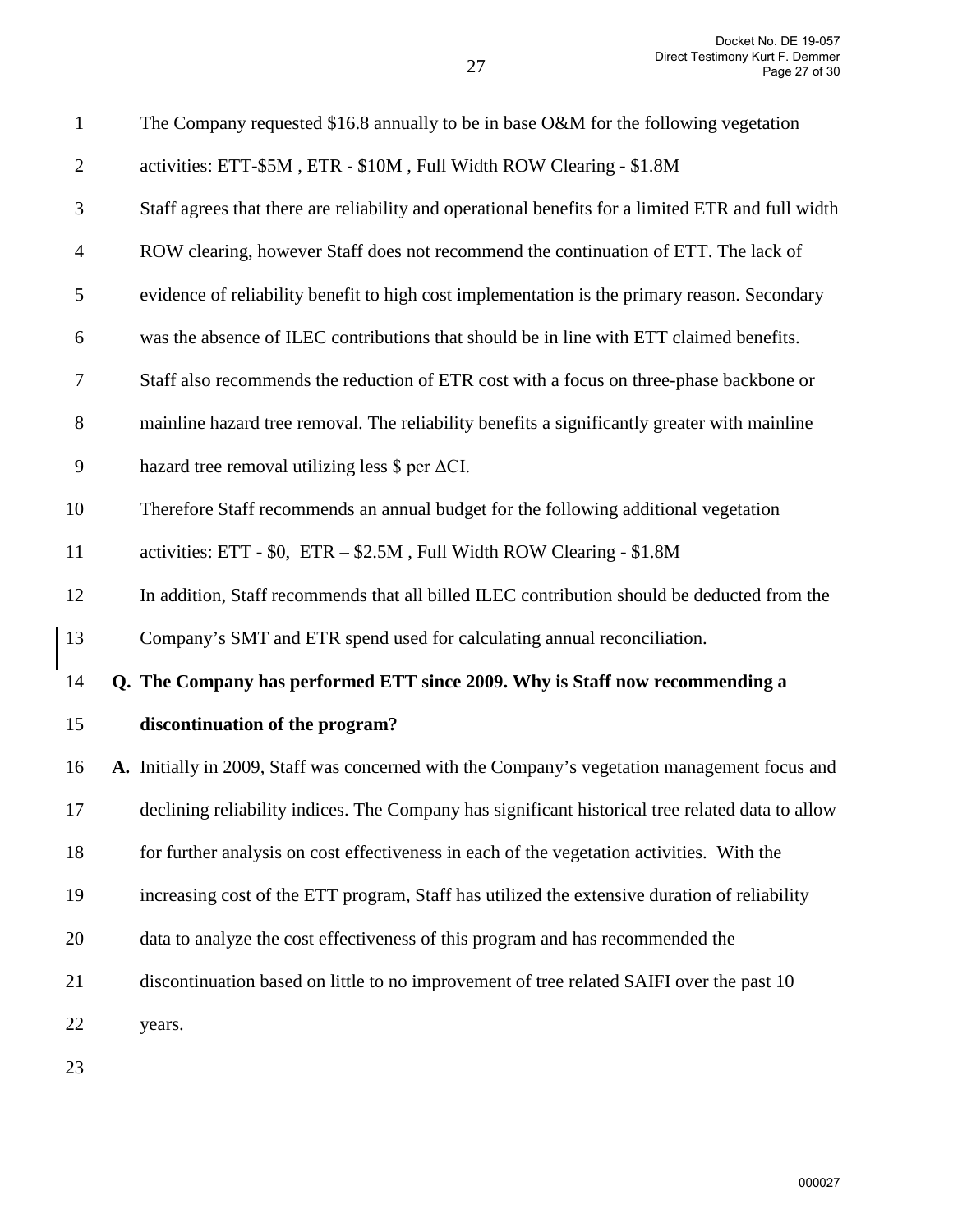## 1 **Reliability Indices**

## 2 **Q. What is Staff's concern with the present reliability reporting performed by the**

3 **Company?** 

 $\overline{a}$ 

4 **A.** During the Staff docket investigation, it was apparent there were two reporting issues in the

5 Company's external reporting to the Commission.

6 The first issue was a clarification issue. The IEEE critieria presented by the Company in the 7 Puc E-38 filings had an incorrect last page to the report. The page is a definition of reliability 8 indices and terms. Listed were the types of outages that were not included in the reliability 9 data presented to the Commission as IEEE-1366. The IEEE criteria has a smaller set of 10 exclusions which the last page erroneously stated. The Company has corrected the issue 11 reporting going forward will reflect a modified last page.

12 The second issue arose when Staff inquired about the PUC exclusionary events. The PUC

13 defined reliability metrics differ from the IEEE reliability standard. The PUC reliability

14 metric is Company and NH State specific. It lacks the standardization the regulator needs to

15 compare reliability metrics between utilities in NH and in other states. This standardization is

16 the reason why the Commission decided to report only IEEE in the PUC E-38 reports.

17 See Attachment KFD-15 $^{30}$  $^{30}$  $^{30}$ , Staff requested a breakdown of causal factors that are considered

18 miscellaneous or "other" in normal reporting. After reviewing the data, Staff noticed a sharp

- 19 increase in planned outage reporting from 2015 to 2019. Staff inquired further in Staff
- 20 request TS 2-41. See Attachment KFD- $16<sup>31</sup>$  $16<sup>31</sup>$  $16<sup>31</sup>$ . Staff requested the Company explain in
- 21 further detail the incident that was reported as a planned outage. It was apparent that Staff

<span id="page-27-0"></span><sup>&</sup>lt;sup>30</sup> Attachment KFD-15, Docket No. DE 19-057. Eversource Response to Staff 15-14

<span id="page-27-1"></span><sup>&</sup>lt;sup>31</sup> Attachment KFD-16, Docket No. DE 19-057. Eversource Response to Staff TS 2-41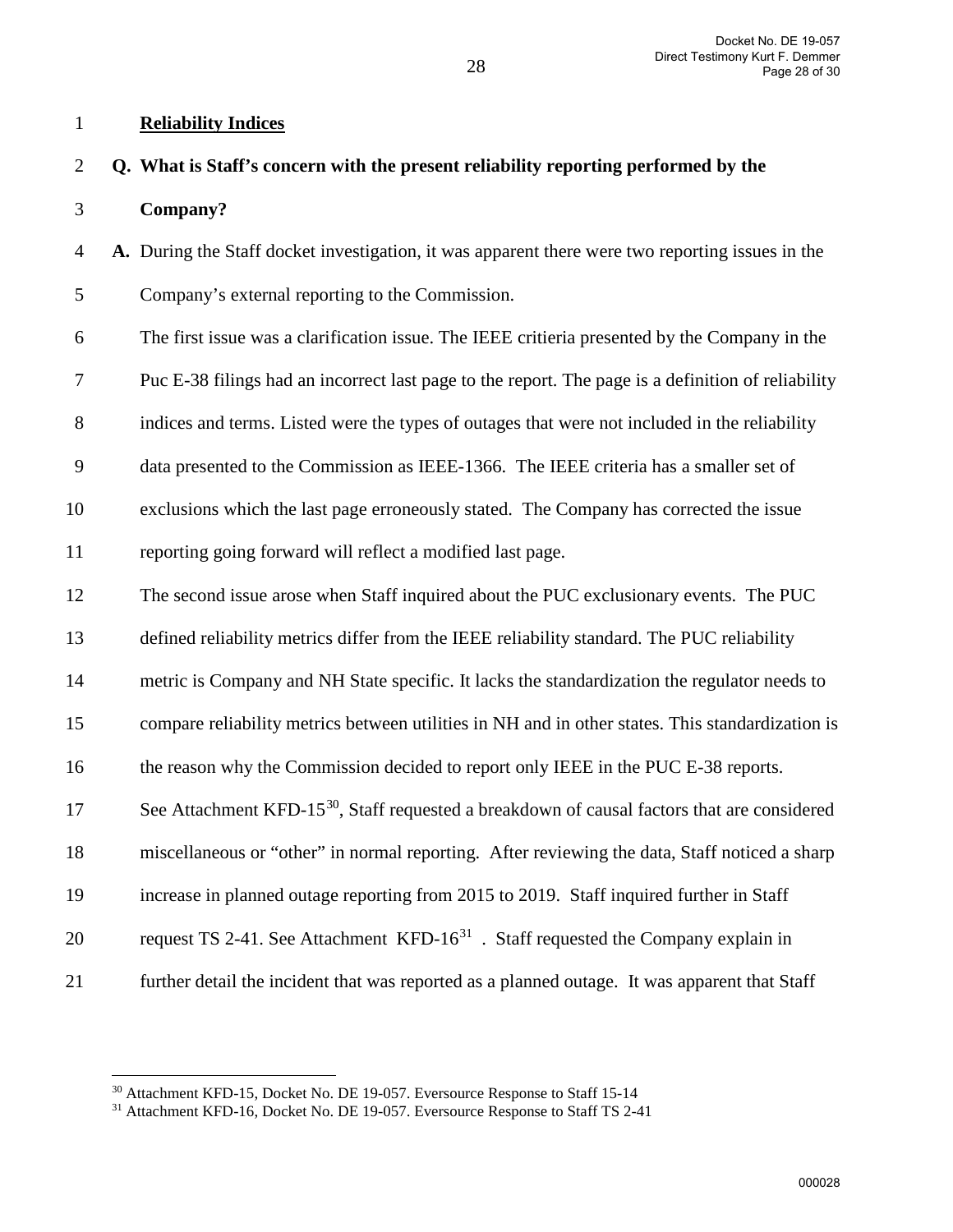was not following its internal planned outage policy<sup>[32](#page-28-0)</sup> that was provided to Staff in January

| $\mathbf{2}$   | 2019 in Docket DE 19-017.                                                                        |
|----------------|--------------------------------------------------------------------------------------------------|
| 3              | Q. What is Staff's recommendation?                                                               |
| $\overline{4}$ | A. Staff recommends that this issue be addressed in Docket DE 19-017. The issue of planned       |
| 5              | outage notification and reliability reporting will need to be investigated further. If the       |
| 6              | Company is found to have improperly classified the outages, Staff will recommend that the        |
| $\tau$         | Company address previous E-38, REP related dockets, and any other affected submittals in         |
| $8\,$          | order to properly classify the outage. Proper analysis relies on an outage classification being  |
| 9              | correct. Otherwise the planned outage criteria masks the root causal factor to the outage.       |
| 10             | Once the issue has been investigated in the IR 19-017 docket, Staff will issue a                 |
| 11             | recommendation to the Commission, which will include this issue.                                 |
| 12             |                                                                                                  |
| 13             | <b>Municipal Street Lighting Installation and Maintenance</b>                                    |
| 14             | Q. Does Staff have a recommendation regarding municipal street lighting installation and         |
| 15             | maintenance?                                                                                     |
| 16             | A. Yes. Staff recommends that Eversource align its policy and tariff to allow its municipalities |
| 17             | the opportunities to install and maintain its own streetlights through a private line contractor |
| 18             | subject to special agreement with Eversource. This would align Eversource's policy and           |
| 19             | tariff on municipal street light installation and maintenance with Unitil's existing tariff and  |
| 20             | Liberty's proposed tariff in its current rate case Docket No. DE 19-064. The Company states      |
| 21             | it has considered and is amenable to such an arrangement, recognizing a number of                |

<span id="page-28-1"></span><span id="page-28-0"></span>22 conditions and concerns would need to be addressed. Please see Attachment KFD-18<sup>[33](#page-28-1)</sup>.

 $32$  Attachment KFD-17, Docket No. DE 19-017. Eversource Response to Staff 1-1  $33$  Attachment KFD-18, Docket No. DE 19-057. Eversource Response to Staff 10-40